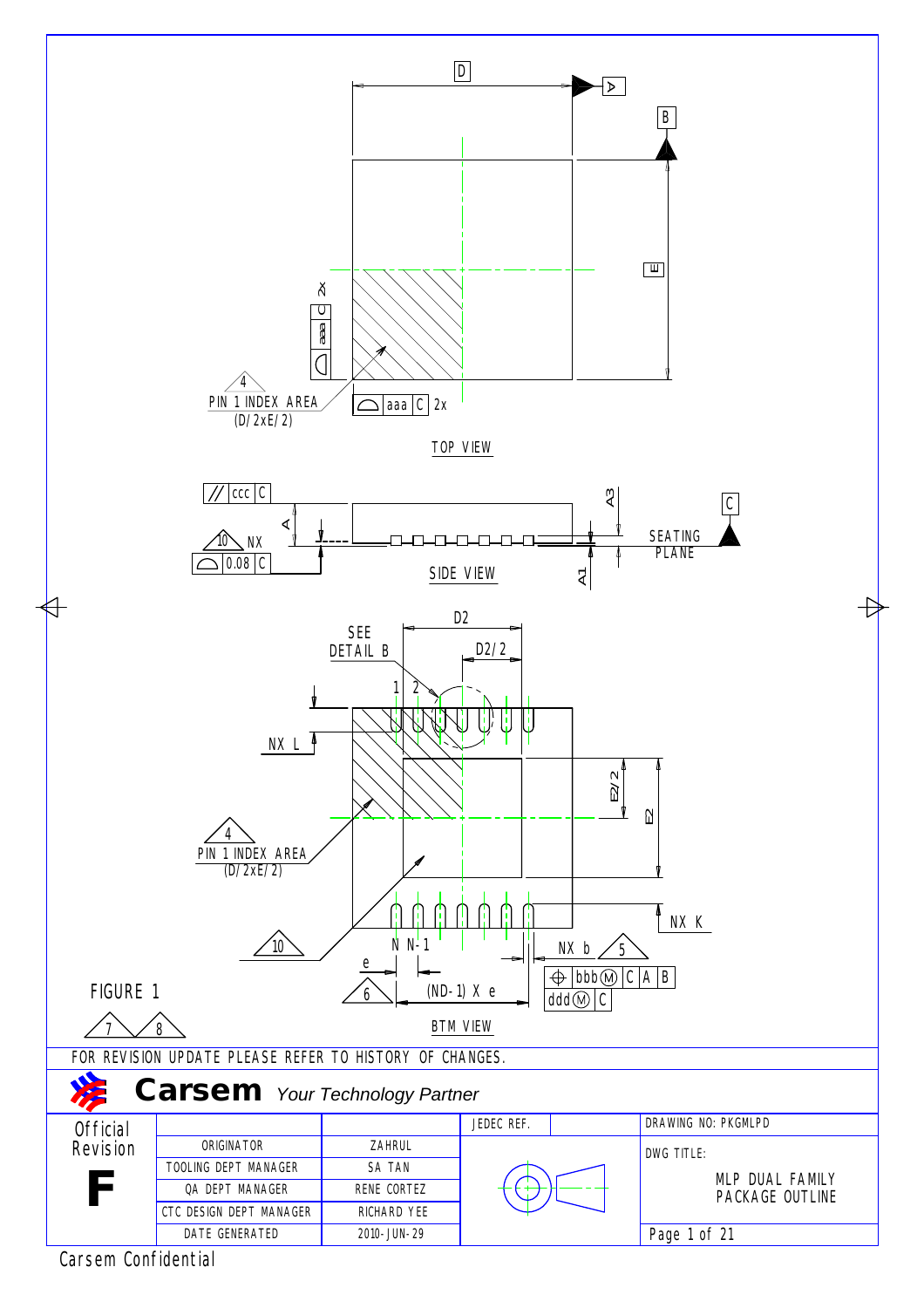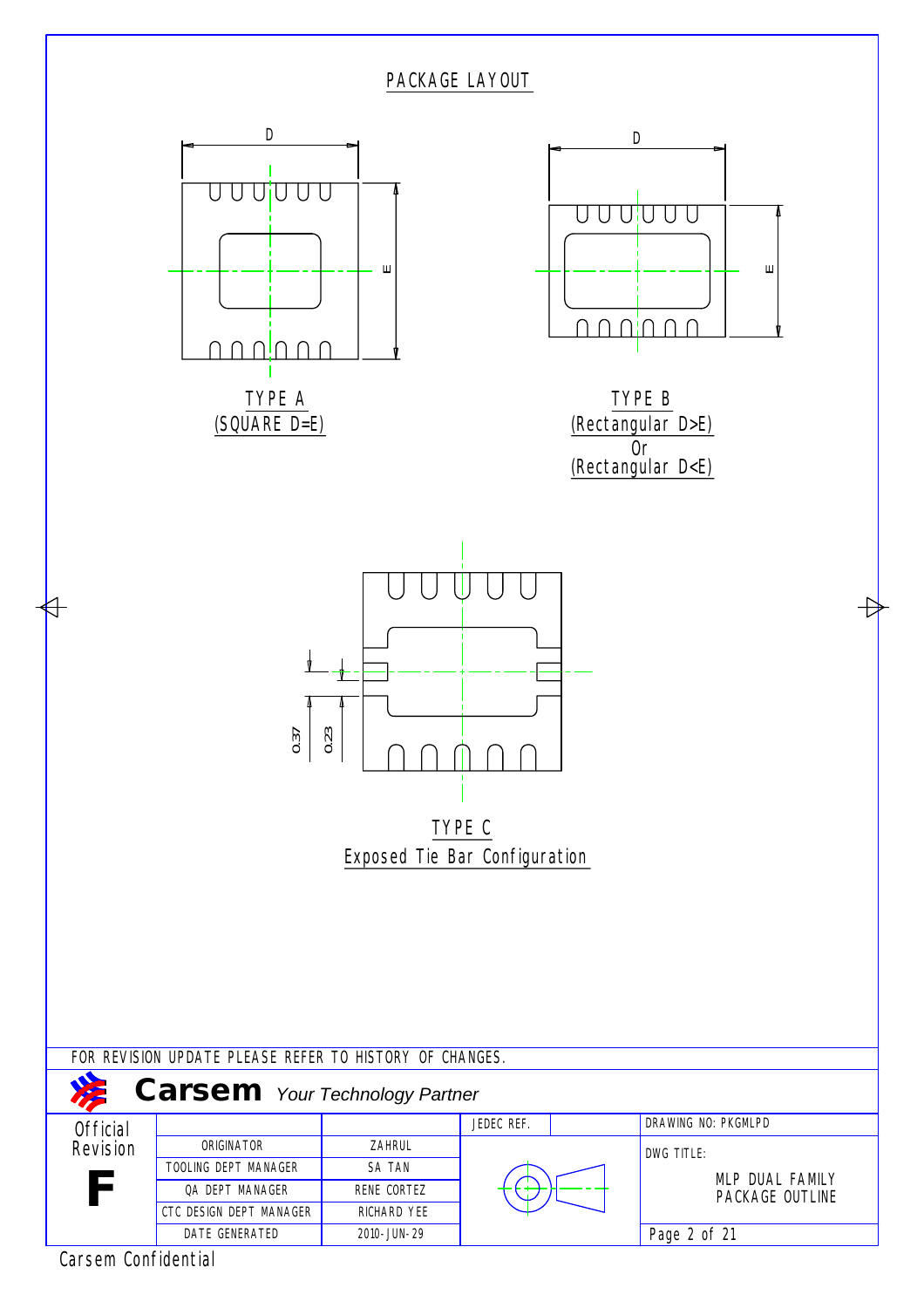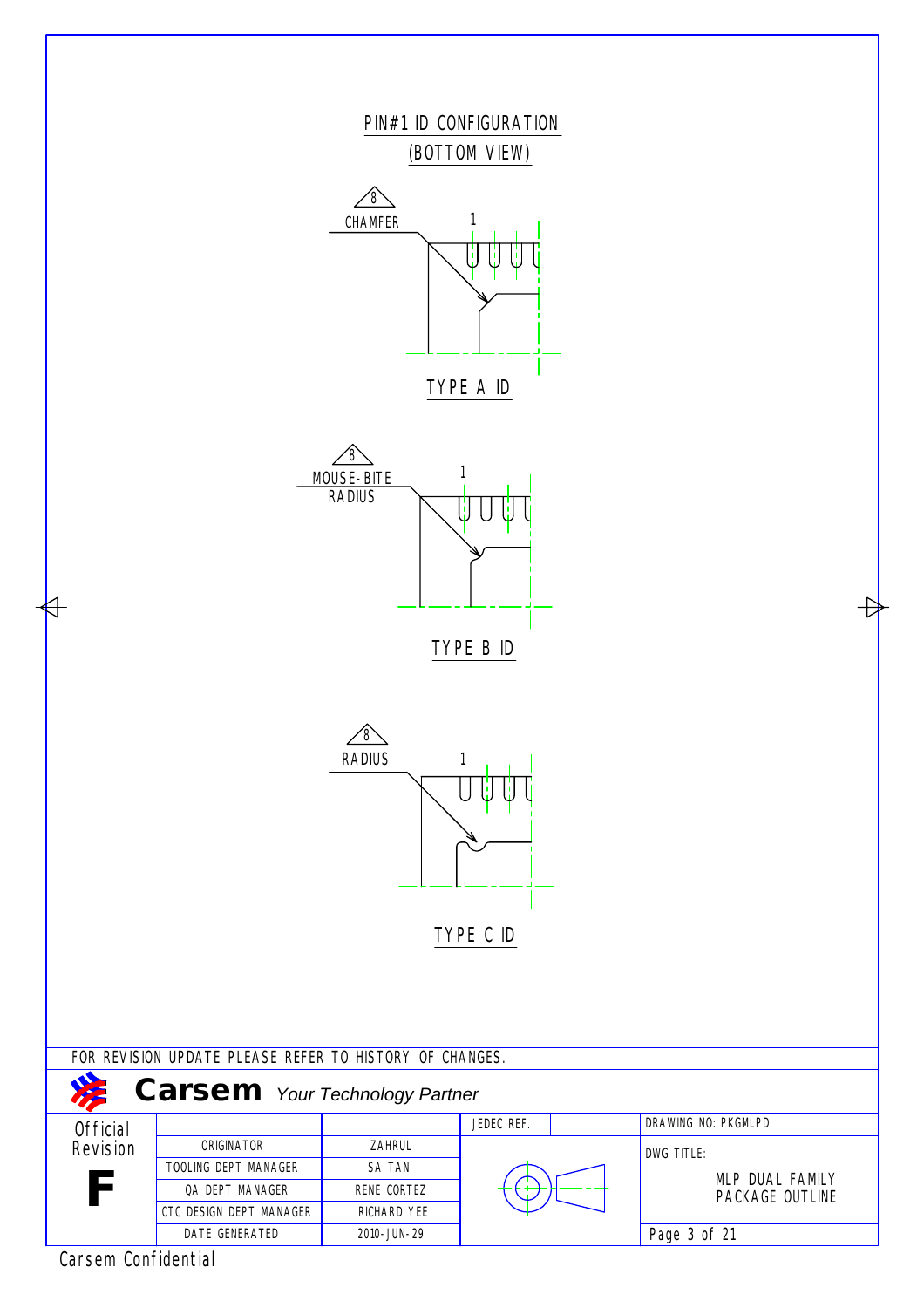| TABLE 1        |                              |     |                    |     |                   |      |                       |
|----------------|------------------------------|-----|--------------------|-----|-------------------|------|-----------------------|
|                | <b>VARIATION DESIGNATORS</b> |     |                    |     |                   |      |                       |
|                | FIRST DIGIT CODE             |     | SECOND DIGIT CODE  |     | THIRD DIGIT CODE  |      | FOURTH DIGIT CODE     |
|                | <b>OVERALL HEIGHT</b>        |     | <b>BODY LENGTH</b> |     | <b>BODY WIDTH</b> |      | <b>TERMINAL PITCH</b> |
| $\overline{A}$ | LETTER<br>CODE               | D   | LETTER<br>CODE     | E   | LETTER<br>CODE    | e    | LETTER<br>CODE        |
| $1.00$ max     | V                            | 1.0 | 10                 | 1.0 | 10                | 0.95 | Α                     |
| $0.80$ max     | W                            | 1.5 | 15                 | 1.5 | 15                | 0.80 | B                     |
|                | ---                          | 2.0 | 20                 | 2.0 | 20                | 0.65 | C                     |
|                |                              | 2.5 | 25                 | 2.5 | 25                | 0.50 | D                     |
|                |                              | 3.0 | 30                 | 3.0 | 30                | 0.40 | E                     |
|                |                              | 3.5 | 35                 | 3.5 | 35                |      |                       |
|                |                              | 4.0 | 40                 | 4.0 | 40                |      |                       |
|                |                              | 4.5 | 45                 | 4.5 | 45                |      |                       |
|                |                              | 5.0 | 50                 | 5.0 | 50                |      |                       |
|                |                              | 5.5 | 55                 | 5.5 | 55                |      |                       |
|                |                              | 6.0 | 60                 | 6.0 | 60                |      |                       |

EXAMPLE: A 10 terminal HWF-PDSO-N which is 4mm long (D) by 5mm wide (E) and a pitch of 0.80mm will be variation WGJB



Carsem Confidential

7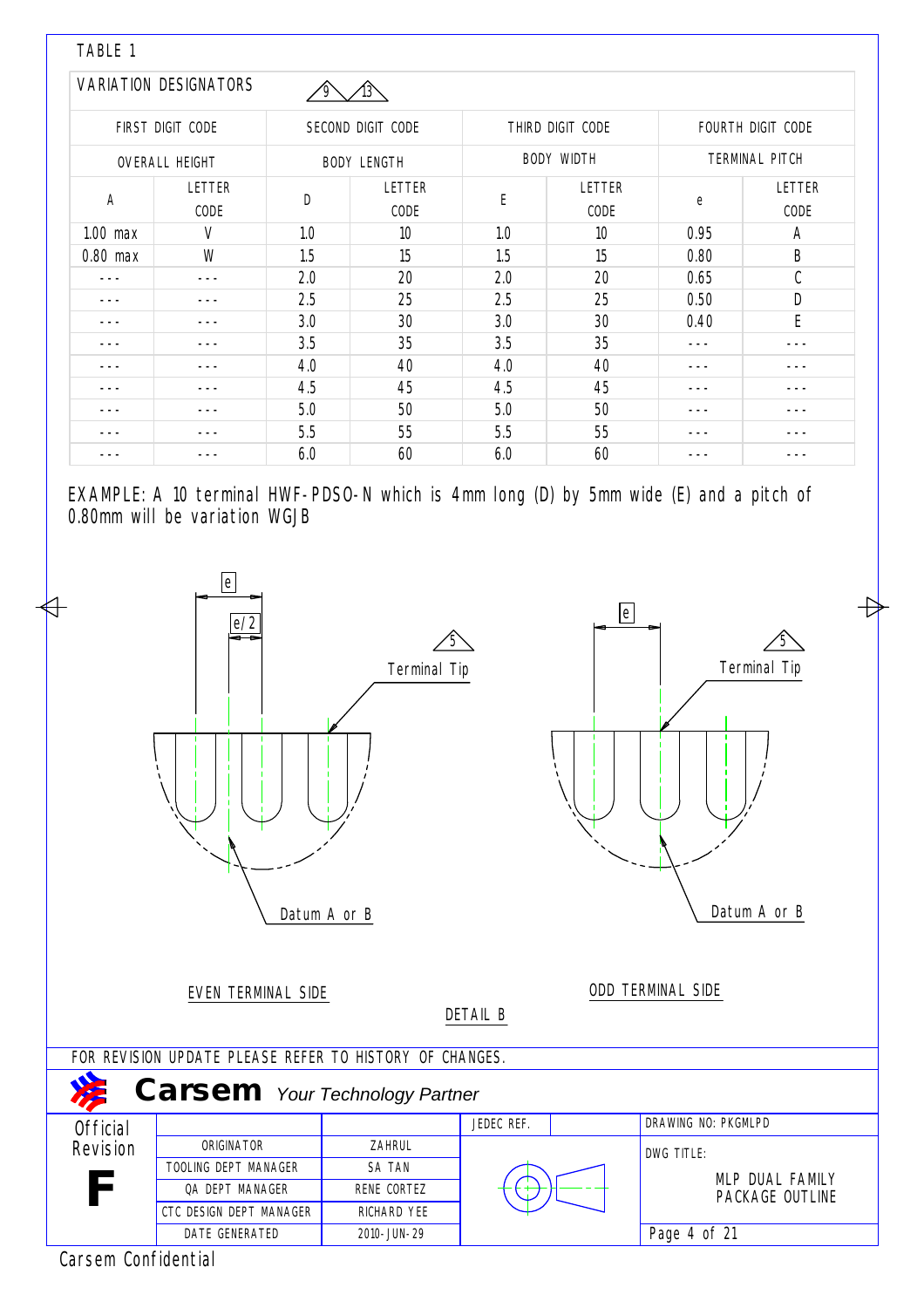#### TABLE 2

|              |            |                                | <b>COMMON DIMENSION</b> |            |            |  |
|--------------|------------|--------------------------------|-------------------------|------------|------------|--|
|              |            | TOLERANCE OF FORM AND POSITION |                         |            |            |  |
|              | $e = 0.95$ | $e = 0.80$                     | $e = 0.65$              | $e = 0.50$ | $e = 0.40$ |  |
| aaa          | 0.10       | 0.10                           | 0.10                    | 0.10       | 0.10       |  |
| bbb          | 0.10       | 00.10                          | 0.10                    | 0.10       | 0.07       |  |
| CCC          | 0.10       | 0.10                           | 0.10                    | 0.10       | 0.10       |  |
| ddd          | 0.05       | 0.05                           | 0.05                    | 0.05       | 0.05       |  |
| eee          | 0.08       | 0.08                           | 0.08                    | 0.08       | 0.08       |  |
| ggg          | 0.10       | 0.10                           | 0.10                    | 0.10       | 0.10       |  |
| <b>NOTES</b> | 1,2        |                                |                         |            |            |  |
| <b>ISSUE</b> |            |                                | C                       |            |            |  |

#### TABLE 3

 $\overline{\mathbb{H}}$ 

| <b>COMMON DIMENSION</b> |                  |            |              |                        |            |              |  |  |  |
|-------------------------|------------------|------------|--------------|------------------------|------------|--------------|--|--|--|
|                         | very thin<br>V : |            |              | $W:$ very very<br>thin |            |              |  |  |  |
| <b>SYMBOL</b>           | <b>MIN</b>       | <b>NOM</b> | MAX          | <b>MIN</b>             | <b>NOM</b> | <b>MAX</b>   |  |  |  |
| $\overline{A}$          | 0.80             | 0.90       | 1.00         | 0.70                   | 0.75       | 0.80         |  |  |  |
| A <sub>1</sub>          | 0.00             | 0.02       | 0.05         | 0.00                   | 0.02       | 0.05         |  |  |  |
| A <sub>3</sub>          | ---              | $0.20$ ref | - - -        | ---                    | $0.20$ ref | - - -        |  |  |  |
| $\theta$                | $\mathbf 0$      |            | $14^{\circ}$ | $\mathbf 0$            |            | $14^{\circ}$ |  |  |  |
| К                       | 0.20             |            | ---          | 0.20                   |            |              |  |  |  |
| <b>NOTES</b>            | 1,2              |            |              |                        |            |              |  |  |  |
| <b>ISSUE</b>            |                  | C          |              |                        |            |              |  |  |  |

 $\overline{+}$ 

FOR REVISION UPDATE PLEASE REFER TO HISTORY OF CHANGES.

| <b>Carsem</b> Your Technology Partner |                         |               |            |  |                     |  |  |  |  |
|---------------------------------------|-------------------------|---------------|------------|--|---------------------|--|--|--|--|
| <b>Official</b>                       |                         |               | JEDEC REF. |  | DRAWING NO: PKGMLPD |  |  |  |  |
| Revision                              | ORIGINATOR              | ZAHRUL        |            |  | DWG TITLE:          |  |  |  |  |
|                                       | TOOLING DEPT MANAGER    | <b>SA TAN</b> |            |  | MLP DUAL FAMILY     |  |  |  |  |
| F                                     | OA DEPT MANAGER         | RENE CORTEZ   |            |  | PACKAGE OUTLINE     |  |  |  |  |
|                                       | CTC DESIGN DEPT MANAGER | RICHARD YEE   |            |  |                     |  |  |  |  |
|                                       | DATE GENERATED          | 2010-JUN-29   |            |  | Page 5 of 21        |  |  |  |  |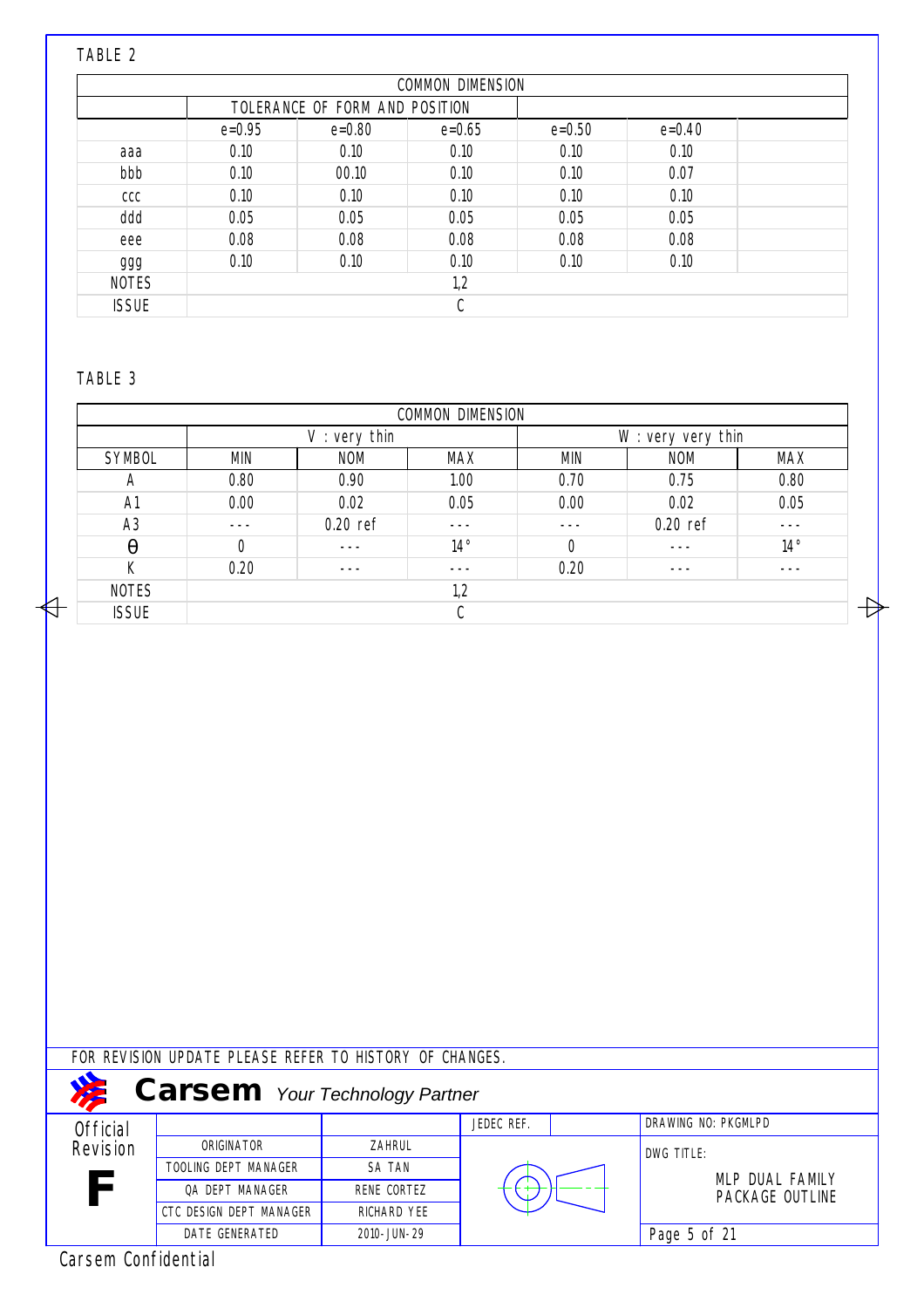# TABLE 4

|              |            |                | <b>COMMON DIMENSIONS</b> |  |  |
|--------------|------------|----------------|--------------------------|--|--|
|              |            | LEAD WIDTH [b] |                          |  |  |
| <b>PITCH</b> | <b>MIN</b> | <b>NOM</b>     | <b>MAX</b>               |  |  |
| 0.95         | 0.30       | 0.40           | 0.45                     |  |  |
| 0.80         | 0.25       | 0.30           | 0.35                     |  |  |
| 0.65         | 0.25       | 0.30           | 0.35                     |  |  |
| 0.50         | 0.18       | 0.25           | 0.30                     |  |  |
| 0.40         | 0.15       | 0.20           | 0.25                     |  |  |
| <b>NOTES</b> | 1,2,5      |                |                          |  |  |
| <b>ISSUE</b> | B          |                |                          |  |  |

#### TABLE 5

 $\overline{\mathbb{H}}$ 

|           |                  | SPECIFIC DIMENSION VARIATIONS |            |            |  |  |  |
|-----------|------------------|-------------------------------|------------|------------|--|--|--|
|           | LEAD WIDTH [b]   |                               |            |            |  |  |  |
|           | <b>VARIATION</b> |                               | <b>NOM</b> | <b>MAX</b> |  |  |  |
| VCCC-NJ1  | WCCC-NJ1         | 0.20                          | 0.25       | 0.30       |  |  |  |
| VECD-NJ1  | -                | 0.18                          | 0.23       | 0.30       |  |  |  |
| VEEA-NJ1  | WEEA-NJ1         | 0.25                          | 0.35       | 0.40       |  |  |  |
| VEEA-NJ5  | WEEA-NJ5         | 0.25                          | 0.35       | 0.40       |  |  |  |
| VEEA-2NJ1 | WEEA-2NJ1        | 0.23                          | 0.30       | 0.38       |  |  |  |
| VEED-5NJ1 | WEED-5NJ1        | 0.18                          | 0.23       | 0.30       |  |  |  |
| VEED-2NJ2 |                  | 0.20                          | 0.25       | 0.30       |  |  |  |
| VGGC-0NJ1 | WGGC-0NJ1        | 0.23                          | 0.30       | 0.38       |  |  |  |
| VGGB-NJ1  | WGGB-NJ1         | 0.23                          | 0.30       | 0.38       |  |  |  |
| VGGB-0NJ1 | WGGB-0NJ1        | 0.23                          | 0.30       | 0.38       |  |  |  |
| VJGD-2NJ1 | WJGD-2NJ1        | 0.20                          | 0.25       | 0.30       |  |  |  |

FOR REVISION UPDATE PLEASE REFER TO HISTORY OF CHANGES.

| <b>Carsem</b> Your Technology Partner |                         |               |            |  |                     |  |  |  |  |  |
|---------------------------------------|-------------------------|---------------|------------|--|---------------------|--|--|--|--|--|
| Official                              |                         |               | JEDEC REF. |  | DRAWING NO: PKGMLPD |  |  |  |  |  |
| Revision                              | ORIGINATOR              | ZAHRUL        |            |  | DWG TITLE:          |  |  |  |  |  |
|                                       | TOOLING DEPT MANAGER    | <b>SA TAN</b> |            |  | MLP DUAL FAMILY     |  |  |  |  |  |
| F                                     | <b>QA DEPT MANAGER</b>  | RENE CORTEZ   |            |  | PACKAGE OUTLINE     |  |  |  |  |  |
|                                       | CTC DESIGN DEPT MANAGER | RICHARD YEE   |            |  |                     |  |  |  |  |  |
|                                       | DATE GENERATED          | 2010-JUN-29   |            |  | Page 6 of 21        |  |  |  |  |  |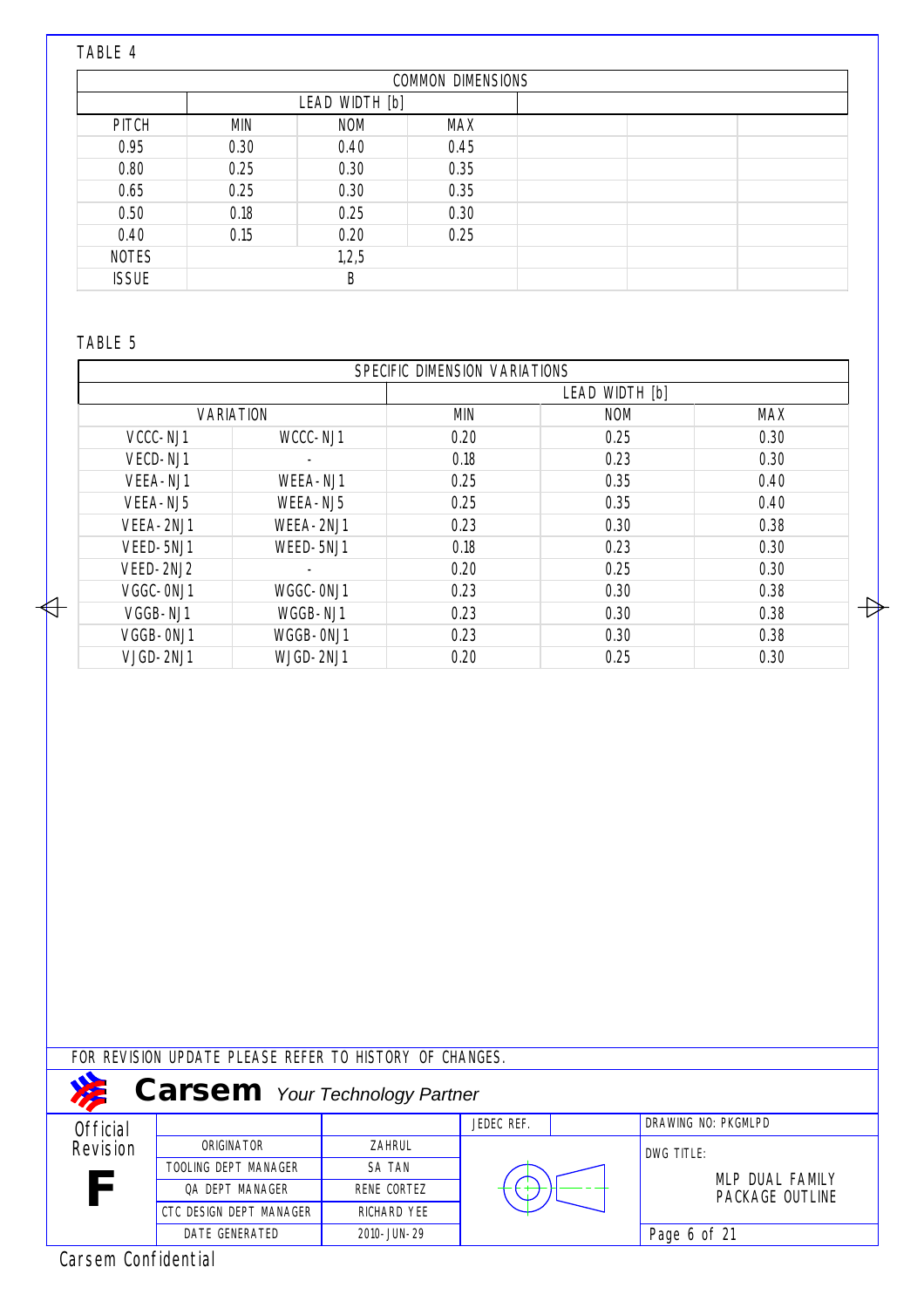|                 | TABLE 6     |                                            |                                                                                                  | SUMMARY TABLE Square packages |           |                     | $D = E$<br>Lonno<br>'9`                |
|-----------------|-------------|--------------------------------------------|--------------------------------------------------------------------------------------------------|-------------------------------|-----------|---------------------|----------------------------------------|
| <b>BODY</b>     | <b>LEAD</b> | LEAD                                       | Very thin                                                                                        | Very very thin                |           |                     |                                        |
| <b>SIZE</b>     | PITCH       | COUNT                                      | FQFP-N                                                                                           | FQFP-N                        | TYPE A ID | TYPE B ID           | TYPE C ID                              |
| 1.5X1.5         | 0.50        | 4                                          | V1515D                                                                                           | W1515D                        | $- - -$   | $- - -$             |                                        |
| 2.0X2.0         | 0.65        | 6                                          | V2020C                                                                                           |                               | $- - -$   | $- - -$             | $- - -$                                |
| 2.0X2.0         | 0.50        | $\overline{4}$                             | V2020D-1                                                                                         | W2020D-1                      | $- - -$   | ---                 | ---                                    |
| 2.0X2.0         | 0.50        | 6                                          | $V2020D - 2,4$                                                                                   | W2020D-2,4                    | $- - -$   | $- - -$             | $---$                                  |
| 2.0X2.0         | 0.50        | 8                                          | $V2020D-3$                                                                                       | $- - -$                       |           |                     | R <sub>0.10</sub>                      |
| 2.5X2.5         | 0.80        | 6                                          | V2525B                                                                                           | W2525B                        | ---       | ---                 | $- - -$                                |
| 2.5X2.5         | 0.50        | 6                                          | $V2525D-1$                                                                                       | W2525D-1                      | $- - -$   | $- - -$             | $- - -$                                |
| 2.5X2.5         | 0.50        | 8                                          | $V2525D-2$                                                                                       | W2525D-2                      |           | $- - -$             |                                        |
| 3.0X3.0         | 0.95        | 6                                          | V3030A-1,2                                                                                       | W3030A-2                      | ---       | $- - -$             | ---                                    |
| 3.0X3.0         | 0.80        | 6                                          | V3030B                                                                                           |                               | ---       | ---                 |                                        |
| 3.0X3.0         | 0.80        | 6                                          |                                                                                                  | W3030B                        | ---       | $- - -$             | ---                                    |
| 3.0X3.0         | 0.95        | 6                                          | V3030A-1.1                                                                                       | W3030A-1.1                    | $- - -$   | R <sub>0.20</sub>   | $---$                                  |
| 3.0X3.0         | 0.65        | 8                                          | V3030C-1,2                                                                                       | W3030C-1,2                    | $- - -$   | $- - -$             | $- - -$                                |
| 3.0X3.0         | 0.65        | 8                                          | V3030C-2.1                                                                                       | W3030C-2.1                    | $- - -$   | $- - -$             | R <sub>0.20</sub>                      |
| 3.0X3.0         | 0.65        | 8                                          | $V3030C - 2.2$                                                                                   | W3030C-2.2                    | $- - -$   | R <sub>0.30</sub>   | $- - -$                                |
| 3.0X3.0         | 0.65        | 8                                          | V3030C-2.3                                                                                       | W3030C-2.3                    | ---       | R <sub>0.20</sub>   |                                        |
| 3.0X3.0         | 0.50        | 8                                          | $V3030D-1,4,6$                                                                                   | W3030D-1,4,6                  | ---       | $- - -$             | ---                                    |
| 3.0X3.0         | 0.50        | 10                                         | $V3030D - 2,3,5$                                                                                 | W3030D-2,3,5                  | $---$     | $- - -$             | $- - -$                                |
| 3.0X3.0         | 0.50        | 8                                          | $V3030D - 4.1$                                                                                   | W3030ED-4.1                   | $- - -$   | R <sub>0.20</sub>   |                                        |
| 3.0X3.0         | 0.50        | 10                                         | V3030D-5.1                                                                                       | W3030D-5.1                    | C'0.225   | $- - -$             | $- - -$                                |
| 3.0X3.0         | 0.50        | 10                                         | V3030D-5.2                                                                                       | W3030D-5.2                    | C'0.225   | $- - -$             | $\operatorname{\mathsf{H}}$<br>$- - -$ |
| 3.0X3.0         | 0.50        | 10                                         | V3030D-5.3                                                                                       | W3030D-5.3                    | $- - -$   | ---                 | R <sub>0.20</sub>                      |
| 3.0X3.0         | 0.50        | 8                                          | V3030D-6.1                                                                                       | W3030D-6.1                    | C'0.225   | ---                 | $---$                                  |
| 3.5X3.5         | 0.50        | 10                                         | V3535D-1                                                                                         | W3535D-1                      | $- - -$   | $- - -$             | ---                                    |
| 3.5X3.5         | 0.50        | 12                                         | V3535D-2                                                                                         | V3535D-2                      | $- - -$   | ---                 | ---                                    |
| 4.0X4.0         | 0.80        | 8                                          | V4040B                                                                                           | W4040B                        | $- - -$   | $- - -$             | $---$                                  |
| 4.0X4.0         | 0.65        | 10                                         | V4040C                                                                                           | W4040C                        | $- - -$   | $- - -$             | ---                                    |
| 4.0X4.0         | 0.50        | 10                                         | V4040D-1                                                                                         | W4040D-1                      | ---       | ---                 | ---                                    |
| 4.0X4.0         | 0.50        | 12                                         | V4040D-2                                                                                         | W4040D-2                      | ---       | ---                 | ---                                    |
| 4.0X4.0         | 0.50        | 14                                         | V4040D-3                                                                                         | W4040D-3                      | ---       | ---                 |                                        |
| 5.0X5.0         | 0.80        | 8                                          | V5050B                                                                                           | <b>W5050B</b>                 | $---$     | ---                 | $- - -$                                |
| 5.0X5.0         | 0.50        | 16                                         | V5050D-1                                                                                         | W5050D-1                      | ---       | ---                 | $- - -$                                |
| 5.0X5.0         | 0.50        | 18                                         | $V5050D-2$                                                                                       | W5050D-2                      | $---$     | $- - -$             | ---                                    |
|                 |             |                                            |                                                                                                  |                               |           |                     |                                        |
|                 |             |                                            | FOR REVISION UPDATE PLEASE REFER TO HISTORY OF CHANGES.<br><b>Carsem</b> Your Technology Partner |                               |           |                     |                                        |
|                 |             |                                            |                                                                                                  | JEDEC REF.                    |           | DRAWING NO: PKGMLPD |                                        |
|                 |             |                                            |                                                                                                  |                               |           |                     |                                        |
| <b>Official</b> |             |                                            |                                                                                                  |                               |           |                     |                                        |
| Revision        |             | ORIGINATOR                                 | ZAHRUL                                                                                           |                               |           | DWG TITLE:          |                                        |
|                 |             | TOOLING DEPT MANAGER                       | SA TAN                                                                                           |                               |           |                     | MLP DUAL FAMILY                        |
|                 |             | QA DEPT MANAGER<br>CTC DESIGN DEPT MANAGER | RENE CORTEZ                                                                                      | RICHARD YEE                   |           |                     | PACKAGE OUTLINE                        |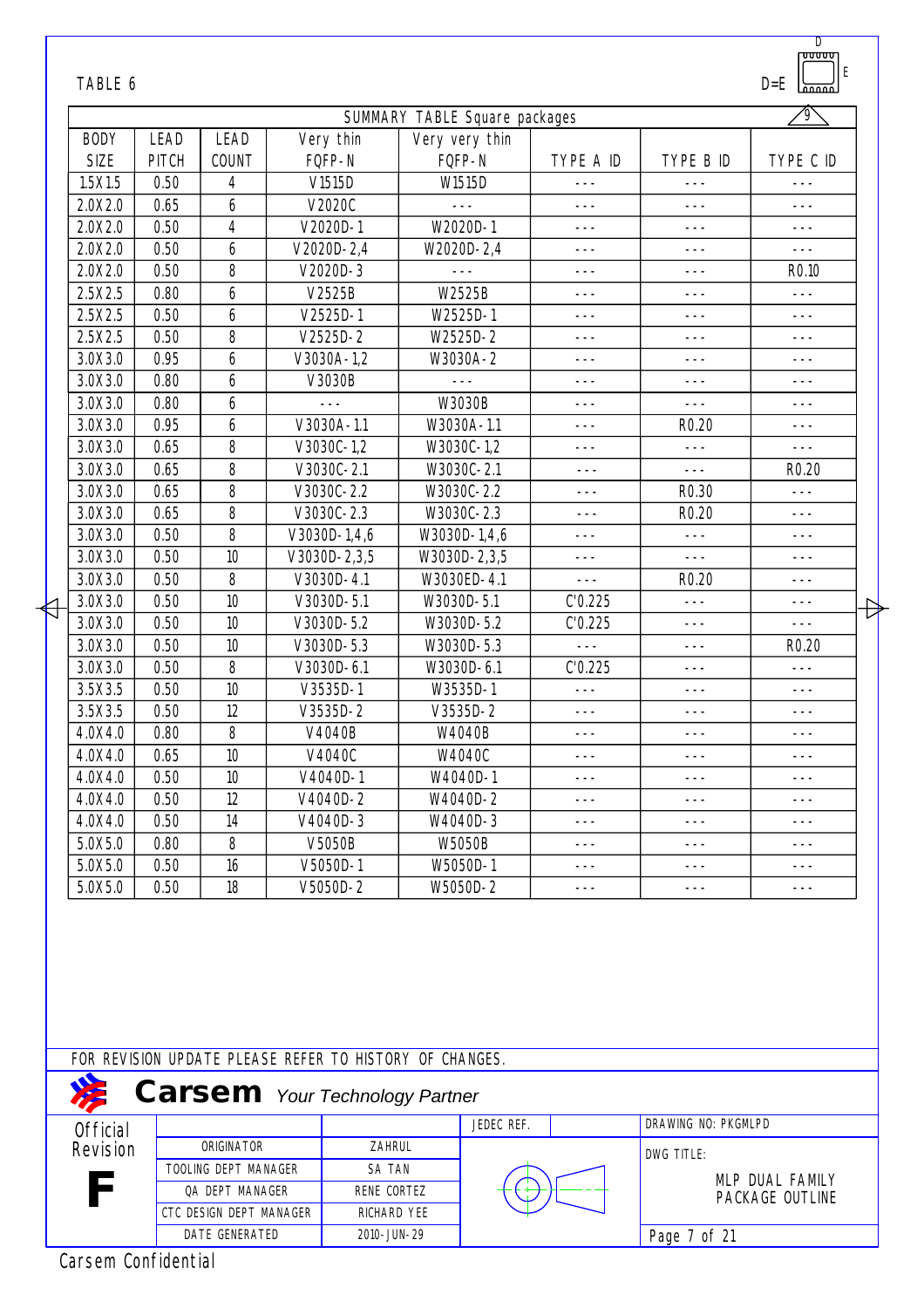| SUMMARY TABLE Square packages |              |              |             |                |           |                   |                   |  |
|-------------------------------|--------------|--------------|-------------|----------------|-----------|-------------------|-------------------|--|
| <b>BODY</b>                   | <b>LEAD</b>  | <b>LEAD</b>  | Very thin   | Very very thin |           |                   |                   |  |
| <b>SIZE</b>                   | <b>PITCH</b> | <b>COUNT</b> | FQFP-N      | FQFP-N         | TYPE A ID | TYPE B ID         | TYPE C ID         |  |
| 2.0X2.0                       | 0.65         | 6            | V2020C-NJ1  | W2020C-NJ1     | $- - -$   |                   | R <sub>0.10</sub> |  |
| 2.0X2.0                       | 0.50         | 8            | V2020D-NJ1  | W2020D-NJ1     | $- - -$   | R <sub>0.20</sub> | $- - -$           |  |
| 2.0X2.0                       | 0.50         | 8            | V2020D-NJ2  | W2020D-NJ2     | $- - -$   | R <sub>0.20</sub> | $---$             |  |
| 2.5X2.5                       | 0.50         | 10           | V2525D-NJ1  | W2525D-NJ1     |           | $- - -$           | R <sub>0.20</sub> |  |
| 3.0X3.0                       | 0.95         | 6            | V3030A-NJ1  | W3030A-NJ1     | $- - -$   | R <sub>0.20</sub> | $---$             |  |
| 3.0X3.0                       | 0.95         | 6            | V3030A-NJ2  | W3030A-NJ2     | $- - -$   | R <sub>0.20</sub> | $- - -$           |  |
| 3.0X3.0                       | 0.95         | 6            | V3030A-NJ3  | N/A            | C'0.225   | $- - -$           | $---$             |  |
| 3.0X3.0                       | 0.95         | 5            | N/A         | W3030A-NJ4     | $- - -$   | R <sub>0.20</sub> | ---               |  |
| 3.0X3.0                       | 0.95         | 6            | V3030A-NJ5  | W3030A-NJ5     | $- - -$   | R <sub>0.20</sub> | $- - -$           |  |
| 3.0X3.0                       | 0.95         | 6            | V3030A-NJ6  | W3030A-NJ6     | $- - -$   | R <sub>0.20</sub> | $- - -$           |  |
| 3.0X3.0                       | 0.95         | 6            | V3030A-2NJ1 | W3030A-2NJ1    | C'0.225   | $- - -$           | $- - -$           |  |
| 3.0X3.0                       | 0.65         | 8            | N/A         | W3030C-NJ1     | $- - -$   | R <sub>0.20</sub> | ---               |  |
| 3.0X3.0                       | 0.65         | 8            | V3030C-2NJ1 | W3030C-2NJ1    | ---       | R <sub>0.20</sub> | $- - -$           |  |
| 3.0X3.0                       | 0.50         | 8            | N/A         | W3030D-NJ1     | ---       | R <sub>0.20</sub> | ---               |  |
| 3.0X3.0                       | 0.50         | 10           | V3030D-NJ2  | W3030D-NJ2     | $---$     | R <sub>0.20</sub> | ---               |  |
| 3.0X3.0                       | 0.50         | 10           | V3030D-5NJ1 | W3030D-5NJ1    | C'0.246   | $- - -$           | ---               |  |
| 3.0X3.0                       | 0.50         | 10           | V3030D-5NJ2 | W3030D-5NJ2    | $---$     | R <sub>0.20</sub> | $- - -$           |  |
| 4.0X4.0                       | 0.80         | 8            | V4040B-NJ1  | W4040B-NJ1     | $- - -$   | R <sub>0.20</sub> | $- - -$           |  |
| 4.0X4.0                       | 0.80         | 8            | V4040B-0NJ1 | W4040B-0NJ1    | $- - -$   | R <sub>0.20</sub> | $- - -$           |  |
| 4.0X4.0                       | 0.65         | 12           | V4040C-NJ1  | W4040C-NJ1     | $- - -$   | $- - -$           | R <sub>0.30</sub> |  |
| 4.0X4.0                       | 0.65         | 10           | V4040C-0NJ1 | W4040C-0NJ1    | C'0225    | $- - -$           | $- - -$           |  |
| 5.0X5.0                       | 0.50         | 16           | V5050D-NJ1  | W5050D-NJ1     | $- - -$   | R <sub>0.30</sub> | $- - -$           |  |
| 5.0X5.0                       | 0.80         | 8            | V5050B-1    | W5050B-2       | C'0.225   | $- - -$           | $---$             |  |

D

E

D=E

## TABLE 8

| TABLE Square Package, TYPE 3<br><b>SUMMARY</b> |              |              |             |                |           |           |           |
|------------------------------------------------|--------------|--------------|-------------|----------------|-----------|-----------|-----------|
| <b>BODY</b>                                    | ∟EAD         | LEAD         | Very thin   | Very very thin |           |           |           |
| <b>SIZE</b>                                    | <b>PITCH</b> | <b>COUNT</b> | FOFP-N      | FQFP-N         | TYPE A ID | type b id | TYPE C ID |
| 3.0X3.0                                        | 0.50         | 10           | V3030D-2NJ1 | N/A            | C'0.246   | ---       | ---       |

FOR REVISION UPDATE PLEASE REFER TO HISTORY OF CHANGES.

| <b>Carsem</b> Your Technology Partner |                         |               |            |  |                     |  |  |  |  |  |
|---------------------------------------|-------------------------|---------------|------------|--|---------------------|--|--|--|--|--|
| Official                              |                         |               | JEDEC REF. |  | DRAWING NO: PKGMLPD |  |  |  |  |  |
| Revision                              | ORIGINATOR              | <b>ZAHRUL</b> |            |  | DWG TITLE:          |  |  |  |  |  |
|                                       | TOOLING DEPT MANAGER    | <b>SA TAN</b> |            |  | MLP DUAL FAMILY     |  |  |  |  |  |
| F                                     | OA DEPT MANAGER         | RENE CORTEZ   |            |  | PACKAGE OUTLINE     |  |  |  |  |  |
|                                       | CTC DESIGN DEPT MANAGER | RICHARD YEE   |            |  |                     |  |  |  |  |  |
|                                       | DATE GENERATED          | 2010-JUN-29   |            |  | Page 8 of 21        |  |  |  |  |  |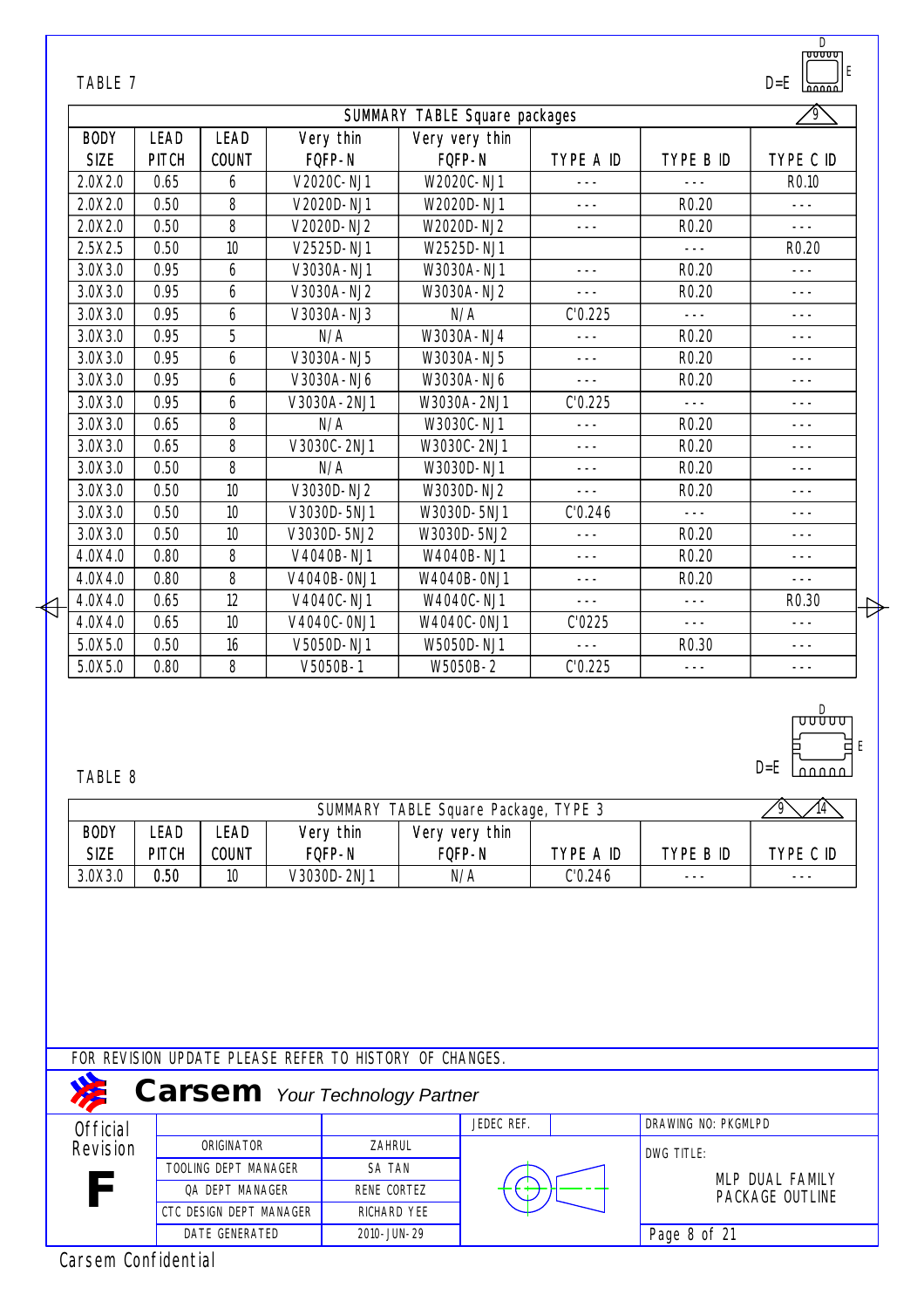| TABLE 9     |              |              |            |                |           |                   | II E<br>D < E<br>$\overline{nnn}$ |
|-------------|--------------|--------------|------------|----------------|-----------|-------------------|-----------------------------------|
|             |              |              | í1à        |                |           |                   |                                   |
| <b>BODY</b> | <b>LEAD</b>  | <b>LEAD</b>  | Very thin  | Very very thin |           |                   |                                   |
| <b>SIZE</b> | <b>PITCH</b> | <b>COUNT</b> | FQFP-N     | FOFP-N         | TYPE A ID | TYPE B ID         | TYPE C ID                         |
| 2.0X2.5     | 0.80         | 4            | V2025B     | W2025B         |           |                   |                                   |
| 2.0X2.5     | 0.50         | 6            | V2025D-1   | W2025D-1       |           |                   |                                   |
| 2.0X2.5     | 0.50         | 8            | $V2025D-2$ | W2025D-2       |           |                   |                                   |
| 2.0X3.0     | 0.50         | 6            | V2030D-1   | W2030D-1       |           |                   |                                   |
| 2.0X3.0     | 0.50         | 8            | $V2030D-2$ | W2030D-2       |           |                   |                                   |
| 2.0X3.0     | 0.50         | 8            | V2030D-2.1 | W2030D-2.1     |           | R <sub>0.20</sub> |                                   |
| 2.5X3.0     | 0.80         | 6            | V2530B     | W2530B         |           |                   |                                   |
| 2.5X3.0     | 0.50         | 8            | V2530D     | W2530D         |           |                   |                                   |
| 3.0X4.0     | 0.80         | 6            | V3040B     | W3040B         |           |                   |                                   |
| 3.0X4.0     | 0.50         | 10           | V3040D     | W3040D         |           |                   |                                   |
| 4.0X5.0     | 0.80         | 10           | V4050B     | W4050B         |           |                   |                                   |
| 4.0X5.0     | 0.50         | 14           | V4050D     | W4050D         |           |                   |                                   |

D

D<E

D

E

## TABLE 10

|             |              |              |            | SUMMARY TABLE Rectangular Packages, TYPE 1 |           |                   | 11à       |  |
|-------------|--------------|--------------|------------|--------------------------------------------|-----------|-------------------|-----------|--|
| <b>BODY</b> | <b>LEAD</b>  | LEAD         | Very thin  | Very very thin                             |           |                   |           |  |
| <b>SIZE</b> | <b>PITCH</b> | <b>COUNT</b> | FOFP-N     | FOFP-N                                     | TYPE A ID | TYPE B ID         | TYPE C ID |  |
| 2.0X3.0     | 0.50         | 8            | V2030D-NJ1 | W2030D-NJ1                                 |           | R <sub>0.20</sub> |           |  |
| 2.0X3.0     | 0.50         | b            | V2030D-NJ2 | W2030D-NJ2                                 |           | R <sub>0.20</sub> |           |  |
| 2.0X3.0     | 0.50         | 8            | V2030D-NJ3 | N/A                                        | C'0.225   |                   |           |  |
| 2.0X3.0     | 0.50         | 6            | V2030D-NJ4 | W2030D-NJ4                                 |           | R <sub>0.20</sub> |           |  |
| 2.0X5.0     | 0.50         | 6            | V2050D-NJ1 | W2050D-NJ1                                 |           | R <sub>0.20</sub> |           |  |
| 2.5X3.0     | 0.50         | 8            | V2530D-NJ1 | W2530D-NJ1                                 |           | R <sub>0.20</sub> |           |  |
| 2.5X3.0     | 0.50         | 8            | V2530D-NJ2 | W2530D-NJ2                                 |           | R <sub>0.20</sub> |           |  |
| 3.0X4.9     | 0.65         | 8            | V3049C-NJ  | W3049C-NJ                                  |           | R <sub>0.20</sub> |           |  |

FOR REVISION UPDATE PLEASE REFER TO HISTORY OF CHANGES.

|                 | <b>Carsem</b> Your Technology Partner |               |            |                     |
|-----------------|---------------------------------------|---------------|------------|---------------------|
| <b>Official</b> |                                       |               | JEDEC REF. | DRAWING NO: PKGMLPD |
| Revision        | ORIGINATOR                            | <b>ZAHRUL</b> |            | DWG TITLE:          |
|                 | TOOLING DEPT MANAGER                  | <b>SA TAN</b> |            | MLP DUAL FAMILY     |
| F               | OA DEPT MANAGER                       | RENE CORTEZ   |            | PACKAGE OUTLINE     |
|                 | CTC DESIGN DEPT MANAGER               | RICHARD YEE   |            |                     |
|                 | DATE GENERATED                        | 2010-JUN-29   |            | Page 9 of 21        |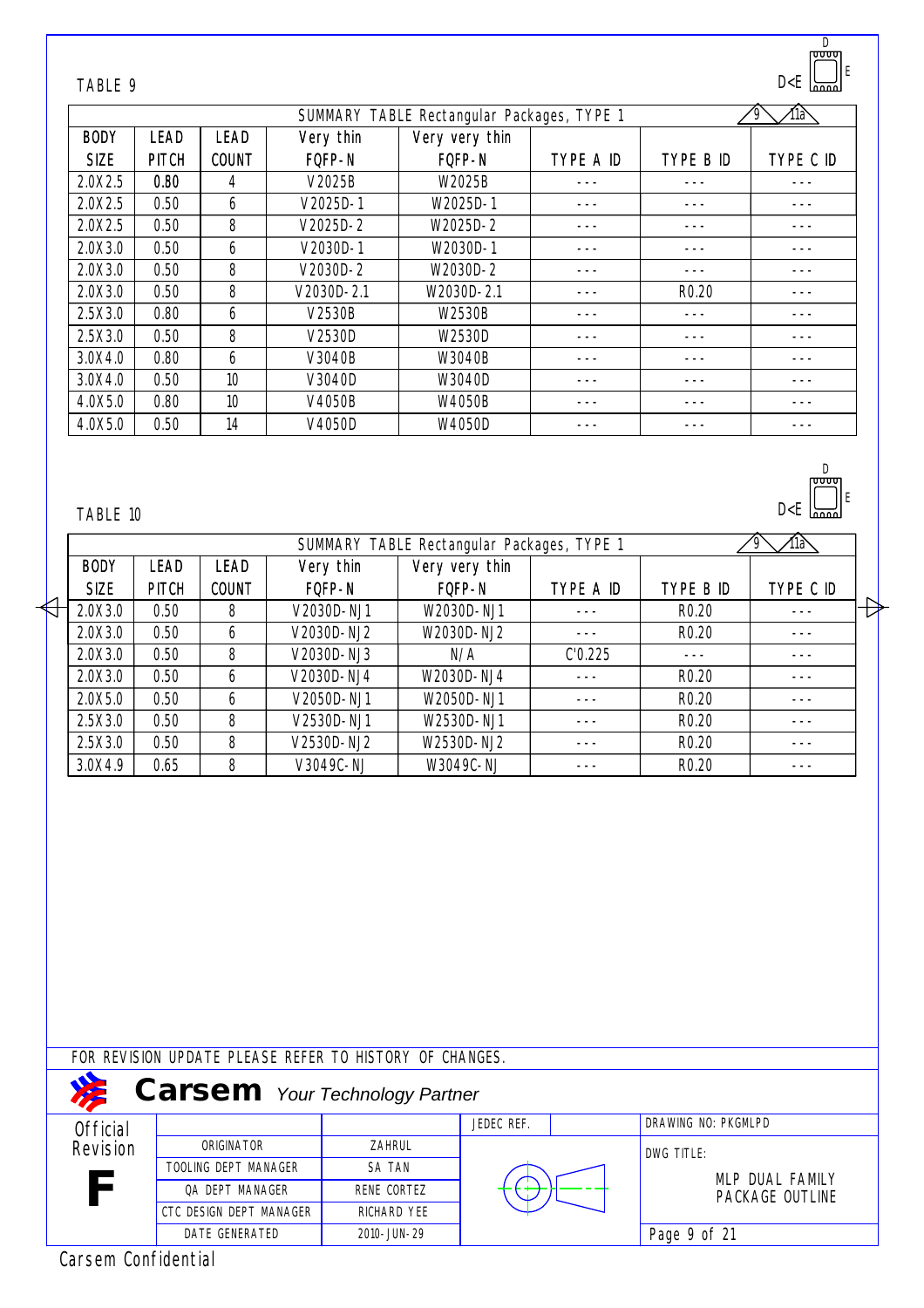| TABLE 11            |              |                         |                |                                                         |                |           |                     | D<br>᠊ᡨᡨ<br>ΙE<br>D > E |   |
|---------------------|--------------|-------------------------|----------------|---------------------------------------------------------|----------------|-----------|---------------------|-------------------------|---|
|                     |              |                         |                | SUMMARY TABLE Rectangular Packages, TYPE 2              |                |           |                     | ∕llaे<br>$\sqrt{9}$     |   |
| <b>BODY</b>         | <b>LEAD</b>  | <b>LEAD</b>             | Very thin      |                                                         | Very very thin |           |                     |                         |   |
| <b>SIZE</b>         | <b>PITCH</b> | <b>COUNT</b>            | FQFP-N         |                                                         | FQFP-N         | TYPE A ID | TYPE B ID           | TYPE C ID               |   |
| 1.5X1.0             | 0.50         | 4                       | V1510D         |                                                         | W1510D         | $- - -$   | $- - -$             | $- - -$                 |   |
| 2.0X1.0             | 0.50         | 4                       | V2010D-1       |                                                         | W2010D-1       | $- - -$   | $- - -$             | $---$                   |   |
| 2.0X1.0             | 0.50         | 6                       | $V2010D - 2$   |                                                         | W2010D-2       | $- - -$   | $- - -$             | $- - -$                 |   |
| 2.0X1.5             | 0.50         | $\overline{4}$          | V2015D-1       |                                                         | W2015D-1       | $- - -$   | $- - -$             | $- - -$                 |   |
| 2.0X1.5             | 0.50         | 6                       | $V2015D-2$     |                                                         | W2015D-2       | $---$     | $- - -$             | $- - -$                 |   |
| 2.5X1.5             | 0.50         | 6                       | $V2515D-1$     |                                                         | W2515D-1       | $- - -$   | $- - -$             | $- - -$                 |   |
| 2.5X1.5             | 0.50         | 8                       | $V2515D-2$     |                                                         | W2515D-2       | ---       | $- - -$             | $- - -$                 |   |
| 2.5X2.0             | 0.50         | 4                       | V2520D-1       |                                                         | W2520D-1       | $---$     | $- - -$             | $- - -$                 |   |
| 2.5X2.0             | 0.50         | 6                       | V2520D-2       |                                                         | W2520D-2       | ---       | ---                 | $- - -$                 |   |
| 2.5X2.0             | 0.50         | 8                       | $V2520D-3$     |                                                         | W2520D-3       | $- - -$   | $- - -$             | $---$                   |   |
| 3.0X1.5             | 0.50         | 8                       | V3015D-1       |                                                         | W3015D-1       | ---       | $- - -$             | ---                     |   |
| 3.0X1.5             | 0.50         | 10                      | $V3015D-2$     |                                                         | W3015D-2       | $---$     | $- - -$             | $- - -$                 |   |
| 3.0X2.0             | 0.95         | 6                       | V3020A         |                                                         | $---$          | $---$     | $- - -$             | $- - -$                 |   |
| 3.0X2.0             | 0.65         | 8                       | V3020C         |                                                         |                | ---       | ---                 | ---                     |   |
| 3.0X2.0             | 0.50         | 8                       | V3020D-1,4     |                                                         | W3020D-1,4     | $- - -$   | $- - -$             | $- - -$                 |   |
| 3.0X2.0             | 0.50         | 10                      | $V3020D - 2,3$ |                                                         | W3020D-2       | $---$     | $- - -$             | $---$                   |   |
| 3.0X2.5             | 0.50         | 8                       | V3025D-1       |                                                         | W3025D-1       | $---$     | $- - -$             | $- - -$                 |   |
| 3.0X2.5             | 0.50         | 10                      | V3025D-2       |                                                         | W3025D-2       | ---       | $- - -$             | $- - -$                 |   |
| 3.5X2.5             | 0.50         | 10                      | $V3525D-1$     |                                                         | W3525D-1       | $- - -$   | $- - -$             | $- - -$                 |   |
| 3.5X2.5             | 0.50         | 12                      | $V3525D-2$     |                                                         | W3525D-2       | $---$     | ---                 | $- - -$                 | Đ |
| 3.5X3.0             | 0.50         | 10                      | V3530D-1       |                                                         | W3530D-1       | $---$     | $- - -$             | $- - -$                 |   |
| 3.5X3.0             | 0.50         | 12                      | V3530D-2       |                                                         | W3530D-2       | $- - -$   | $- - -$             | $---$                   |   |
| 4.0X3.0             | 0.50         | 10                      | V4030D-1       |                                                         | W4030D-1       | $- - -$   | $- - -$             | $- - -$                 |   |
| 4.0X3.0             | 0.50         | 12                      | V4030D-2,4     |                                                         | W4030D-2,4     | $---$     | $- - -$             | $- - -$                 |   |
| 4.0X3.0             | 0.50         | 14                      | V4030D-3       |                                                         | W4030D-3       | $- - -$   | $- - -$             | $---$                   |   |
| 5.0X3.0             | 0.50         | 16                      | V5030D-1       |                                                         | W5030D-1       | $- - -$   | $- - -$             | ---                     |   |
| 5.0X3.0             | 0.50         | 18                      | V5030D-2       |                                                         | W5030D-2       | ---       | ---                 | ---                     |   |
| 5.0X4.0             | 0.50         | 14                      | V5040D-1       |                                                         | W5040D-1       | $- - -$   | $- - -$             | $- - -$                 |   |
| 5.0X4.0             | 0.50         | 18                      | V5040D-3       |                                                         | W5040D-3       |           | ---                 | ---                     |   |
| 6.0X5.0             | 0.50         | 16                      | V6050D-1       |                                                         | W6050D-1       | ---       | $- - -$             | ---                     |   |
| 6.0X5.0             | 0.50         | 18                      | V6050D-2       |                                                         | W6050D-2       | ---       | ---                 | ---                     |   |
|                     |              |                         |                |                                                         |                |           |                     |                         |   |
|                     |              |                         |                | FOR REVISION UPDATE PLEASE REFER TO HISTORY OF CHANGES. |                |           |                     |                         |   |
|                     |              |                         |                | <b>Carsem</b> Your Technology Partner                   |                |           |                     |                         |   |
| <b>Official</b>     |              |                         |                |                                                         | JEDEC REF.     |           | DRAWING NO: PKGMLPD |                         |   |
| Revision            |              | ORIGINATOR              |                | ZAHRUL                                                  |                |           | DWG TITLE:          |                         |   |
|                     |              | TOOLING DEPT MANAGER    |                | SA TAN                                                  |                |           |                     | MLP DUAL FAMILY         |   |
|                     |              | QA DEPT MANAGER         |                | RENE CORTEZ                                             |                |           |                     | PACKAGE OUTLINE         |   |
|                     |              | CTC DESIGN DEPT MANAGER |                | RICHARD YEE                                             |                |           |                     |                         |   |
|                     |              | DATE GENERATED          |                | 2010-JUN-29                                             |                |           | Page 10 of 21       |                         |   |
| Carsem Confidential |              |                         |                |                                                         |                |           |                     |                         |   |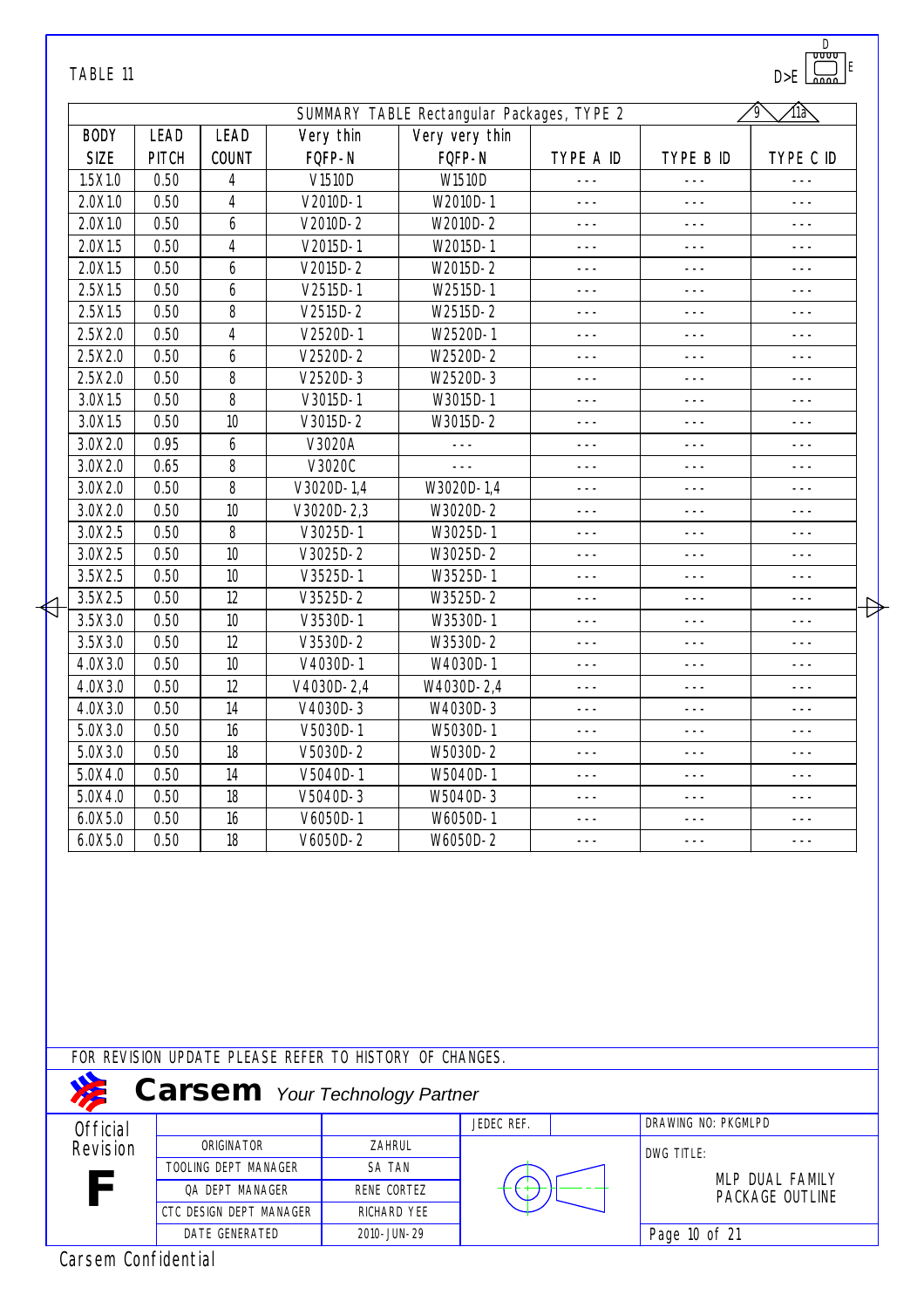| TABLE 12    |              |              |             |                                            |           |                   | "ا لىسە<br>D > E |
|-------------|--------------|--------------|-------------|--------------------------------------------|-----------|-------------------|------------------|
|             |              |              |             | SUMMARY TABLE Rectangular Packages, TYPE 2 |           |                   | 9                |
| <b>BODY</b> | <b>LEAD</b>  | <b>LEAD</b>  | Very thin   | Very very thin                             |           |                   |                  |
| <b>SIZE</b> | <b>PITCH</b> | <b>COUNT</b> | FOFP-N      | FQFP-N                                     | TYPE A ID | TYPE B ID         | TYPE C ID        |
| 3.0X2.0     | 0.50         | 8            | V3020D-NJ1  | N/A                                        | C'0.225   |                   |                  |
| 3.0X2.0     | 0.50         | 8            | V3020D-NJ2  | W3020D-NJ2                                 | C'0.225   |                   |                  |
| 3.0X2.0     | 0.50         | 8            | N/A         | W3020D-NJ3                                 | C'0.225   |                   |                  |
| 3.0X2.0     | 0.50         | 10           | V3020D-NJ4  |                                            |           | R <sub>0.20</sub> |                  |
| 3.0X2.0     | 0.50         | 8            | V3020D-NJ5  | N/A                                        | C'0.225   |                   |                  |
| 3.5X3.0     | 0.50         | 12           | V3530D-NJ1  | W3530D-NJ1                                 |           | R <sub>0.20</sub> |                  |
| 4.0X3.0     | 0.50         | 14           | V4030D-3NJ1 | W4030D-3NJ1                                |           | R <sub>0.20</sub> |                  |
| 4.5X3.5     | 0.80         | 8            | V4535B-NJ1  | W4535B-NJ1                                 |           | R <sub>0.20</sub> |                  |
| 5.0X3.0     | 0.50         | 16           | V5030D-NJ1  | W5030D-NJ1                                 |           | R <sub>0.30</sub> |                  |
| 5.0X4.0     | 0.50         | 16           | V5040D-2NJ1 | W5040D-2NJ1                                |           | R <sub>0.30</sub> |                  |

D

 $\frac{D}{U\cup U\cup U}$ 

ЪE

 $D > E$   $\boxed{\qquad \qquad }$ 

E

#### TABLE 13

|             |              |       |            | SUMMARY TABLE Rectangular Packages, TYPE 3 |           |                   |           |   |
|-------------|--------------|-------|------------|--------------------------------------------|-----------|-------------------|-----------|---|
| <b>BODY</b> | _EAD         | LEAD  | Very thin  | Very very thin                             |           |                   |           |   |
| <b>SIZE</b> | <b>PITCH</b> | COUNT | FOFP-N     | FOFP-N                                     | type a id | TYPE B ID         | type C ID |   |
| 6.0X5.0     | 0.50         | 20    | V6050D-NJ1 | N/A                                        | C'0.225   | $- - -$           |           |   |
| 6.0X5.0     | 0.50         | 22    | V6050D-NJ2 | N/A                                        |           | R <sub>0.30</sub> |           | ∽ |
| 6.0X5.0     | 0.50         | 18    | V6050D-NJ3 | N/A                                        | C'0.225   | $- - -$           | ---       |   |

### FOR REVISION UPDATE PLEASE REFER TO HISTORY OF CHANGES.

|                 | <b>Carsem</b> Your Technology Partner |               |            |                     |
|-----------------|---------------------------------------|---------------|------------|---------------------|
| <b>Official</b> |                                       |               | JEDEC REF. | DRAWING NO: PKGMLPD |
| Revision        | ORIGINATOR                            | <b>ZAHRUL</b> |            | DWG TITLE:          |
|                 | TOOLING DEPT MANAGER                  | <b>SA TAN</b> |            | MLP DUAL FAMILY     |
| F               | OA DEPT MANAGER                       | RENE CORTEZ   |            | PACKAGE OUTLINE     |
|                 | CTC DESIGN DEPT MANAGER               | RICHARD YEE   |            |                     |
|                 | DATE GENERATED                        | 2010-JUN-29   |            | Page 11 of 21       |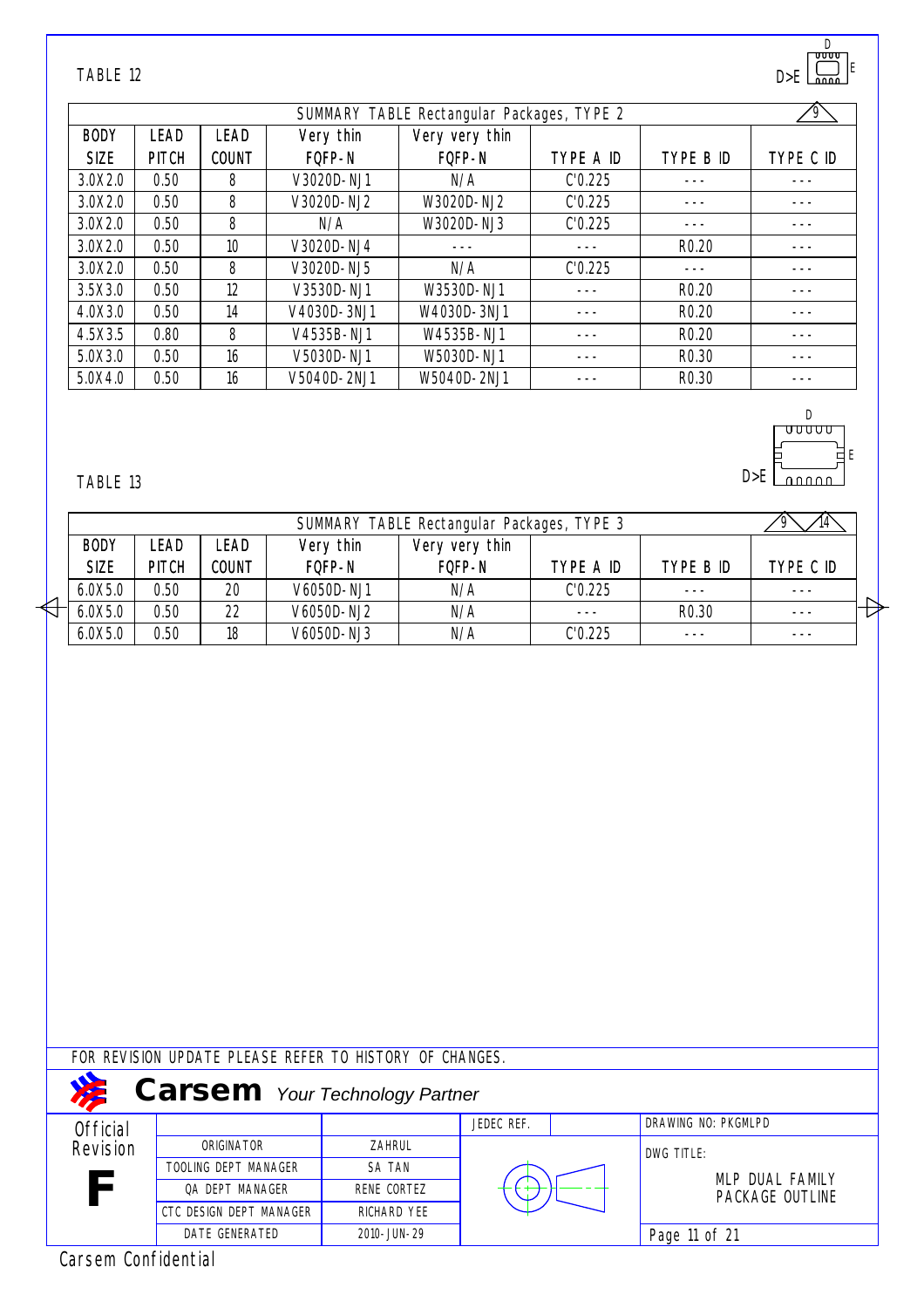|                             | TABLE 14               |                                                         |                 |                |                | $e = 0.50$ mm  |                                                                                    |                |                |                                  |                                  |
|-----------------------------|------------------------|---------------------------------------------------------|-----------------|----------------|----------------|----------------|------------------------------------------------------------------------------------|----------------|----------------|----------------------------------|----------------------------------|
|                             | Hariation              | V1510D                                                  | V1515D          |                |                |                |                                                                                    |                |                |                                  |                                  |
|                             |                        | <b>W1510D</b>                                           | W1515D          |                |                |                | W2010D-1W2010D-2W2015D-1W2015D-2W2020D-1W2020D-2                                   |                |                | N/A                              | $N_{\text{O} \text{r}_\text{C}}$ |
| D BSC                       |                        | 1.50                                                    | 1.50            | 2.00           | 2.00           | 2.00           | 2.00                                                                               | 2.00           | 2.00           | 2.00                             |                                  |
|                             | E BSC                  | 1.00                                                    | 1.50            | 1.00           | 1.00           | 1.50           | 1.50                                                                               | 2.00           | 2.00           | 2.00                             |                                  |
| D1 BSC                      |                        | $- - -$                                                 | $- - -$         | $- - -$        | $- - -$        | $- - -$        | $- - -$                                                                            | $---$          | $---$          | $--$                             |                                  |
| E1 BSC                      |                        | $---$                                                   | $---$           | $- - -$        | $- - -$        | $---$          | $---$                                                                              | $---$          | $--$           | $- - -$                          |                                  |
|                             | <b>MIN</b>             | 0.00                                                    | 0.00            | 0.00           | 0.00           | 0.00           | 0.00                                                                               | 0.00           | 0.00           | 0.00                             |                                  |
| D <sub>2</sub>              | <b>NOM</b>             | 0.00                                                    | 0.70            | 0.00           | 0.00           | 1.20           | 1.20                                                                               | 1.20           | 1.20           | 1.20                             |                                  |
|                             | <b>MAX</b>             | 0.00                                                    | 0.75            | 0.00           | 0.00           | 1.25           | 1.25                                                                               | 1.25           | 1.25           | 1.25                             |                                  |
|                             | <b>MIN</b>             | 0.00                                                    | 0.00            | 0.00           | 0.00           | 0.00           | 0.00                                                                               | 0.00           | 0.00           | 0.00                             |                                  |
| E <sub>2</sub>              | <b>NOM</b>             | 0.00                                                    | 0.10            | 0.00           | 0.00           | 0.10           | 0.10                                                                               | 0.60           | 0.60           | 0.60                             |                                  |
|                             | <b>MAX</b>             | 0.00                                                    | 0.15            | 0.00           | 0.00           | 0.15           | 0.15                                                                               | 0.65           | 0.65           | 0.65                             |                                  |
|                             | <b>MIN</b>             | 0.20                                                    | 0.45            | 0.20           | 0.20           | 0.45           | 0.45                                                                               | 0.45           | 0.45           | 0.20                             |                                  |
| L                           | <b>NOM</b>             | 0.30                                                    | 0.55            | 0.30           | 0.30           | 0.55           | 0.55                                                                               | 0.55           | 0.55           | 0.30                             |                                  |
|                             | <b>MAX</b>             | 0.40                                                    | 0.65            | 0.40           | 0.40           | 0.65           | 0.65                                                                               | 0.65           | 0.65           | 0.45                             |                                  |
|                             | N                      | 4                                                       | 4               | 4              | 6              | $\overline{4}$ | 6                                                                                  | 4              | 6              | 8                                |                                  |
|                             | <b>ND</b>              | $\overline{2}$                                          | $\overline{2}$  | $\overline{2}$ | $\overline{3}$ | $\overline{2}$ | $\overline{3}$                                                                     | $\overline{2}$ | $\overline{3}$ | 4                                |                                  |
|                             | <b>NE</b>              | $- - -$                                                 | $- - -$         | $- - -$        | $- - -$        | $- - -$        | $- - -$                                                                            | $- - -$        | $- - -$        | $---$                            |                                  |
|                             | <b>NOTES</b>           | 1,2,11b                                                 | 1,2             | 1,2,11b        | 1,2,11b        | 1,2,11b        | 1,2,11b                                                                            | 1,2            | 1,2            | 1,2                              |                                  |
| <b>ISSUE</b>                |                        | Α                                                       | Α               | Α              | $\overline{A}$ | А              | A                                                                                  | A              | A              | Α                                |                                  |
|                             |                        |                                                         |                 |                |                |                |                                                                                    |                |                |                                  |                                  |
|                             |                        |                                                         |                 |                |                |                |                                                                                    |                |                |                                  |                                  |
|                             | TABLE 15               |                                                         |                 |                |                | $e = 0.50$ mm  |                                                                                    |                |                |                                  |                                  |
|                             |                        |                                                         |                 |                |                |                | V2020D-4 V2025D-1 V2025D-2 V2030D-1 V2030D-2 V2030D-2.1 V2515D-1 V2515D-2 V2520D-1 |                |                |                                  | $N_{\text{O} \text{f}_\text{C}}$ |
|                             | <del>Variation</del>   |                                                         |                 |                |                |                | W2020D-4 W2025D-1 W2025D-2 W2030D-1 W2030D-2 W2030D-2.1 W2515D-1 W2515D-2 W2520D-1 |                |                |                                  |                                  |
| D BSC                       |                        | 2.00                                                    | 2.00            | 2.00           | 2.00           | 2.00           | 2.00                                                                               | 2.50           | 2.50           | 2.50                             |                                  |
|                             | E BSC                  | 2.00                                                    | 2.50            | 2.50           | 3.00           | 3.00           | 3.00                                                                               | 1.50           | 1.50           | 2.00                             |                                  |
| D1 BSC                      |                        | $- - -$                                                 | $- - -$         | $- - -$        | $- - -$        | $---$          | $- - -$                                                                            | $- - -$        | $---$          | $- - -$                          |                                  |
|                             | E1 BSC                 | $- - -$                                                 | $---$           | $- - -$        | $- - -$        | $- - -$        | $---$                                                                              | $- - -$        | $---$          | $- - -$                          |                                  |
|                             | <b>MIN</b>             | 1.30                                                    | 0.00            | 0.00           | 0.60           | 1.50           | 1.50                                                                               | 0.00           | 0.00           | 0.00                             |                                  |
| D <sub>2</sub>              | <b>NOM</b>             |                                                         | 1.00            |                |                |                | 1.65                                                                               | 1.70           | 1.70           | 1.70                             |                                  |
|                             | <b>MAX</b>             | 1.75                                                    | 1.10            | 1.10           | 1.00           | 1.75           | 1.75                                                                               | 1.75           | 1.75           | 1.75                             |                                  |
|                             | MIN                    | 0.50                                                    | 0.00            | 0.00           | 0.90           | 1.60           | 1.65                                                                               | 0.00           | 0.00           | 0.00                             |                                  |
| E <sub>2</sub>              | <b>NOM</b>             | $- - -$                                                 | 0.70            | $- - -$        | $- - -$        | $- - -$        | 1.80                                                                               | 0.10           | 0.10           | 0.60                             |                                  |
|                             | <b>MAX</b>             | 0.80                                                    | 0.80            | 0.80           | 1.20           | 1.90           | 1.90                                                                               | 0.15           | 0.15           | 0.65                             |                                  |
|                             | MIN                    | 0.30                                                    | 0.45            | 0.45           | 0.30           | 0.30           | 0.30                                                                               | 0.45           | 0.45           | 0.45                             |                                  |
| L                           | <b>NOM</b>             | 0.40                                                    | 0.55            | 0.55           | 0.40           | 0.40           | 0.40                                                                               | 0.55           | 0.55           | 0.55                             |                                  |
|                             | <b>MAX</b>             | 0.50                                                    | 0.65            | 0.65           | 0.50           | 0.50           | 0.50                                                                               | 0.65           | 0.65           | 0.65                             |                                  |
|                             | N                      | 6<br>3                                                  | 6<br>3          | 8              | 6<br>3         | 8              | 8                                                                                  | 6<br>3         | 8              | $\overline{4}$<br>$\overline{2}$ |                                  |
|                             | <b>ND</b><br><b>NE</b> | ---                                                     | $- - -$         | 4<br>$- - -$   | $- - -$        | $\overline{4}$ | 4                                                                                  | $- - -$        | 4              |                                  |                                  |
|                             | <b>NOTES</b>           | 1,2                                                     | 1,2,11a         | 1,2,11a        | 1,2,11a        | 1,2,11a        | 1,2,11a                                                                            | 1,2,11b        | 1,2,11b        | 1,2,11b                          |                                  |
|                             | <b>ISSUE</b>           |                                                         | Α               | C              | C              | C              |                                                                                    |                | B              | A                                |                                  |
|                             |                        | ---                                                     |                 |                |                |                | $---$                                                                              | $---$          |                |                                  |                                  |
|                             |                        |                                                         |                 |                |                |                |                                                                                    |                |                |                                  |                                  |
|                             |                        | FOR REVISION UPDATE PLEASE REFER TO HISTORY OF CHANGES. |                 |                |                |                |                                                                                    |                |                |                                  |                                  |
|                             |                        | <b>Carsem</b> Your Technology Partner                   |                 |                |                |                |                                                                                    |                |                |                                  |                                  |
|                             |                        |                                                         |                 |                |                |                | JEDEC REF.                                                                         |                |                | DRAWING NO: PKGMLPD              |                                  |
| <b>Official</b><br>Revision |                        |                                                         | ORIGINATOR      |                | ZAHRUL         |                |                                                                                    |                |                |                                  |                                  |
|                             |                        | TOOLING DEPT MANAGER                                    |                 |                | SA TAN         |                |                                                                                    |                | DWG TITLE:     |                                  |                                  |
|                             |                        |                                                         | QA DEPT MANAGER |                | RENE CORTEZ    |                |                                                                                    |                |                |                                  | MLP DUAL FAMILY                  |
|                             |                        | CTC DESIGN DEPT MANAGER                                 |                 |                | RICHARD YEE    |                |                                                                                    |                |                |                                  | PACKAGE OUTLINE                  |
|                             |                        |                                                         | DATE GENERATED  |                | 2010-JUN-29    |                |                                                                                    |                |                | Page 12 of 21                    |                                  |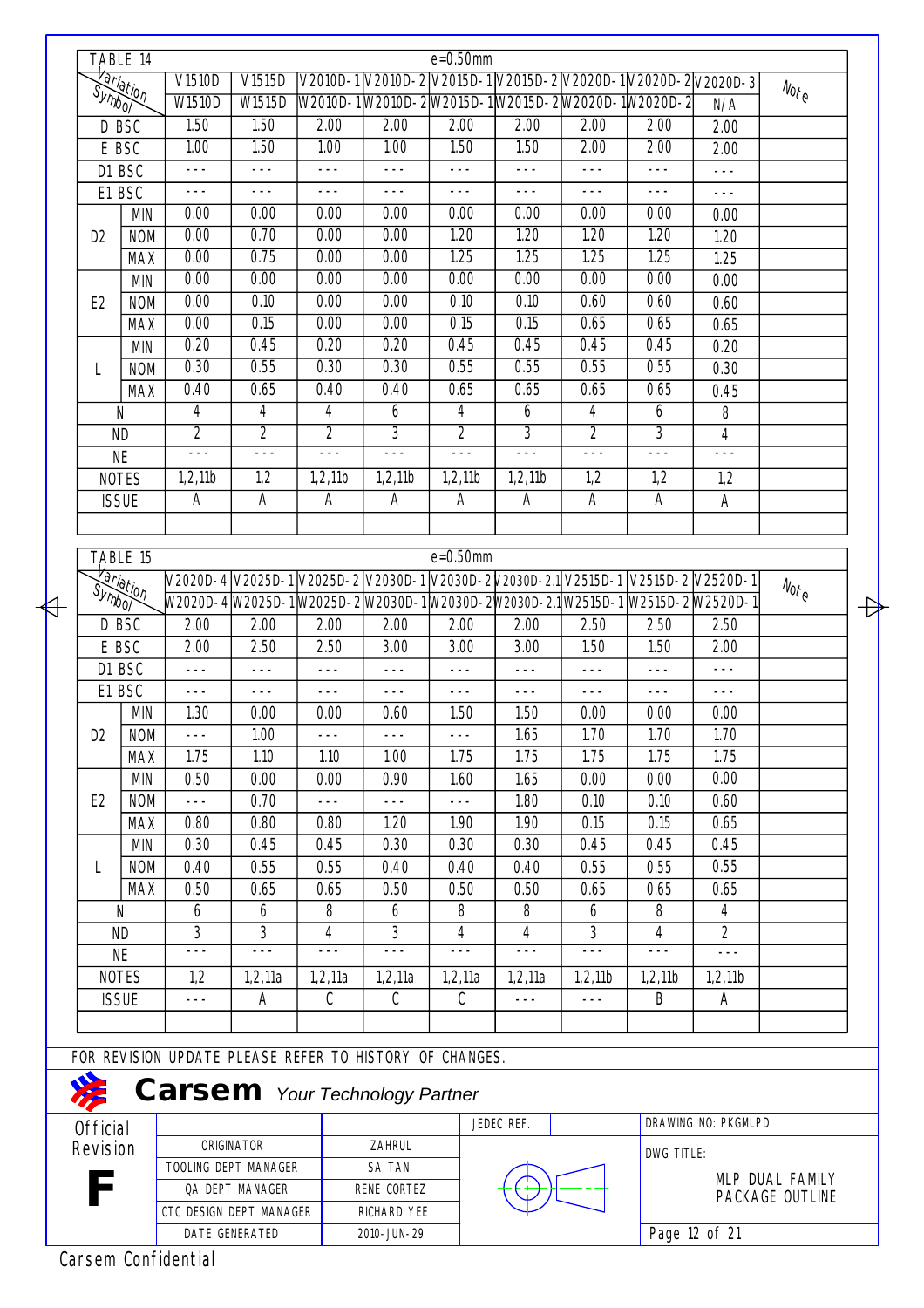| <del>Variation</del><br>D BSC |                      |                         |                      |          | V2520D-2V2520D-3V2525D-1V2525D-2                        | $e = 0.50$ mm<br>V2530D |            | V3015D-1 V3015D-2 V3020D-1 |                 |                     |                                                         |
|-------------------------------|----------------------|-------------------------|----------------------|----------|---------------------------------------------------------|-------------------------|------------|----------------------------|-----------------|---------------------|---------------------------------------------------------|
|                               |                      |                         |                      |          | W2520D-2W2520D-3W2525D-1W2525D-2                        | W2530D                  |            | W3015D-1W3015D-2 W3020D-1  |                 | $V3020D-2$          | $\mathcal{N}_{\mathcal{O}_{\mathcal{L}_{\mathcal{C}}}}$ |
|                               |                      |                         |                      |          |                                                         |                         |            |                            |                 | W3020D-2            |                                                         |
|                               |                      | 2.50                    | 2.50                 | 2.50     | 2.50                                                    | 2.50                    | 3.00       | 3.00                       | 3.00            | 3.00                |                                                         |
|                               | E BSC                | 2.00                    | 2.00                 | 2.50     | 2.50                                                    | 3.00                    | 1.50       | 1.50                       | 2.00            | 2.00                |                                                         |
|                               | D1 BSC               | $---$                   | $- - -$              | $- - -$  | $- - -$                                                 | $- - -$                 | $- - -$    | $---$                      | $- - -$         | $---$               |                                                         |
|                               | E1 BSC               | $- - -$                 | $- - -$              | $- - -$  | $- - -$                                                 | $- - -$                 | $- - -$    | $- - -$                    | $---$           | $---$               |                                                         |
|                               | <b>MIN</b>           | 0.00                    | 0.00                 | 0.00     | 0.00                                                    | 0.00                    | 0.00       | 0.00                       | 0.00            | 0.00                |                                                         |
| D <sub>2</sub>                | <b>NOM</b>           | 1.70                    | 1.70                 | 1.70     | 1.70                                                    | 1.50                    | 2.20       | 2.20                       | 2.20            | 2.20                |                                                         |
|                               | <b>MAX</b>           | 1.75                    | 1.75                 | 1.75     | 1.75                                                    | 1.60                    | 2.25       | 2.25                       | 2.25            | 2.25                |                                                         |
|                               | <b>MIN</b>           | 0.00                    | 0.00                 | 0.00     | 0.00                                                    | 1.10                    | 0.00       | 0.00                       | 0.00            | 0.00                |                                                         |
| E <sub>2</sub>                | <b>NOM</b>           | 0.60                    | 0.60                 | 1.10     | 1.10                                                    | 1.20                    | 0.10       | 0.10                       | 0.60            | 0.60                |                                                         |
|                               | <b>MAX</b>           | 0.65                    | 0.65                 | 1.15     | 1.15                                                    | 1.30                    | 0.15       | 0.15                       | 0.65            | 0.65                |                                                         |
|                               | <b>MIN</b>           | 0.45                    | 0.45                 | 0.45     | 0.45                                                    | 0.45                    | 0.45       | 0.45                       | 0.45            | 0.45                |                                                         |
| L                             | <b>NOM</b>           | 0.55                    | 0.55                 | 0.55     | 0.55                                                    | 0.55                    | 0.55       | 0.55                       | 0.55            | 0.55                |                                                         |
|                               | <b>MAX</b>           | 0.65                    | 0.65                 | 0.65     | 0.65                                                    | 0.65                    | 0.65       | 0.65                       | 0.65            | 0.65                |                                                         |
|                               | N                    | 6                       | 8                    | 6        | 8                                                       | 8                       | 8          | 10                         | 8               | 10                  |                                                         |
|                               | <b>ND</b>            | 3                       | 4                    | 3        | $\overline{4}$                                          | 4                       | 4          | 5                          | 4               | 5                   |                                                         |
|                               | <b>NE</b>            | $- - -$                 | $- - -$              | $- - -$  | $- - -$                                                 | $- - -$                 | $- - -$    | $- - -$                    | $- - -$         | $- - -$             |                                                         |
|                               | <b>NOTES</b>         | 1,2,11b                 | 1,2,11b              | 1,2      | 1,2                                                     | 1,2,11a                 | 1,2,11b    | 1,2,11b                    | 1,2,11b         | 1,2,11b             |                                                         |
|                               | <b>ISSUE</b>         | A                       | A                    | A        | А                                                       | A                       | A          | Α                          | Α               | A                   |                                                         |
|                               |                      |                         |                      |          |                                                         |                         |            |                            |                 |                     |                                                         |
|                               |                      |                         |                      |          |                                                         |                         |            |                            |                 |                     |                                                         |
|                               | TABLE 17             |                         |                      |          |                                                         | $e = 0.50$ mm           |            |                            |                 |                     |                                                         |
|                               | <del>Variation</del> | $V3020D-3$              | $V3020D - 4$         | V3025D-1 | V3025D-2                                                | V3030D-1                | N/A        | V3030D-2                   | N/A             | V3030D-3            | $N_{\text{O} \text{Fe}}$                                |
|                               |                      | N/A                     | W3020D-4             | W3025D-1 | W3025D-2                                                | N/A                     | W3030D-1   | N/A                        | W3030D-2        | N/A                 |                                                         |
|                               | D BSC                | 3.00                    | 3.00                 | 3.00     | 3.00                                                    | 3.00                    | 3.00       | $\overline{3.00}$          | 3.00            | 3.00                |                                                         |
|                               | E BSC                | 2.00                    | 2.00                 | 2.50     | 2.50                                                    | 3.00                    | 3.00       | 3.00                       | 3.00            | 3.00                |                                                         |
|                               | D1 BSC               | $- - -$                 | $- - -$              | $- - -$  | $- - -$                                                 | $- - -$                 | $---$      | $- - -$                    | $- - -$         | $- - -$             |                                                         |
|                               | E1 BSC               | $- - -$                 | $- - -$              | $- - -$  | $- - -$                                                 | $- - -$                 | $- - -$    | $- - -$                    | $- - -$         | $---$               |                                                         |
|                               | <b>MIN</b>           | 0.00                    | 1.70                 | 0.00     | 0.00                                                    | 0.00                    | 0.00       | 0.00                       | 0.00            | 0.00                |                                                         |
| D <sub>2</sub>                | <b>NOM</b>           | 2.20                    |                      | 2.20     | 2.20                                                    | 2.20                    | 2.00       | 2.20                       | 2.00            | 2.20                |                                                         |
|                               | <b>MAX</b>           | 2.25                    | 2.20                 | 2.25     | 2.25                                                    | 2.25                    | 2.10       | $\overline{2.25}$          | 2.10            | 2.25                |                                                         |
|                               | <b>MIN</b>           | 0.00                    | 0.40                 | 0.00     | 0.00                                                    | 0.00                    | 0.00       | 0.00                       | 0.00            | 0.00                |                                                         |
| E <sub>2</sub>                | <b>NOM</b>           | 0.60                    | $- - -$              | 1.10     | 1.10                                                    | 1.60                    | 1.20       | 1.60                       | 1.20            | 1.60                |                                                         |
|                               | <b>MAX</b>           | 0.65                    | 0.60                 | 1.15     | 1.15                                                    | 1.65                    | 1.30       | 1.65                       | 1.30            | 1.65                |                                                         |
|                               | <b>MIN</b>           | 0.20                    | 0.30                 | 0.45     | 0.30                                                    | 0.45                    | 0.45       | 0.45                       | 0.45            | 0.20                |                                                         |
| L                             | <b>NOM</b>           | 0.30                    | 0.40                 | 0.55     | 0.50                                                    | 0.55                    | 0.55       | 0.55                       | 0.55            | 0.30                |                                                         |
|                               | <b>MAX</b>           | 0.45                    | 0.50                 | 0.65     | 0.65                                                    | 0.65                    | 0.65       | 0.65                       | 0.65            | 0.45                |                                                         |
|                               | N                    | 10                      | 8                    | 8        | 10 <sup>10</sup>                                        | 8                       | 8          | 10                         | 10 <sup>°</sup> | 10 <sup>°</sup>     |                                                         |
|                               | <b>ND</b>            | 5                       | 4                    | 4        | 5                                                       | 4                       | 4          | 5                          | 5               | 5                   |                                                         |
|                               | <b>NE</b>            | $- - -$                 | $- - -$              | $- - -$  | $- - -$                                                 | $- - -$                 | $---$      | $- - -$                    | $- - -$         | $- - -$             |                                                         |
|                               | <b>NOTES</b>         | 1,2,11b                 | 1,2,11b              | 1,2,11b  | 1,2,11b                                                 | 1,2                     | 1,2        | 1,2                        | 1,2             | 1,2                 |                                                         |
|                               | <b>ISSUE</b>         |                         | C                    |          | A                                                       | А                       | A          | A                          | Α               | A                   |                                                         |
|                               |                      | A                       |                      | A        |                                                         |                         |            |                            |                 |                     |                                                         |
|                               |                      |                         |                      |          |                                                         |                         |            |                            |                 |                     |                                                         |
|                               |                      |                         |                      |          | FOR REVISION UPDATE PLEASE REFER TO HISTORY OF CHANGES. |                         |            |                            |                 |                     |                                                         |
|                               |                      |                         |                      |          | <b>Carsem</b> Your Technology Partner                   |                         |            |                            |                 |                     |                                                         |
|                               |                      |                         |                      |          |                                                         |                         | JEDEC REF. |                            |                 | DRAWING NO: PKGMLPD |                                                         |
|                               |                      |                         |                      |          | ZAHRUL                                                  |                         |            |                            |                 |                     |                                                         |
| <b>Official</b>               |                      |                         |                      |          |                                                         |                         |            |                            |                 |                     |                                                         |
| Revision                      |                      | ORIGINATOR              |                      |          |                                                         |                         |            |                            | DWG TITLE:      |                     |                                                         |
|                               |                      |                         | TOOLING DEPT MANAGER |          | SA TAN                                                  |                         |            |                            |                 |                     | MLP DUAL FAMILY                                         |
|                               |                      | CTC DESIGN DEPT MANAGER | QA DEPT MANAGER      |          | RENE CORTEZ<br>RICHARD YEE                              |                         |            |                            |                 |                     | PACKAGE OUTLINE                                         |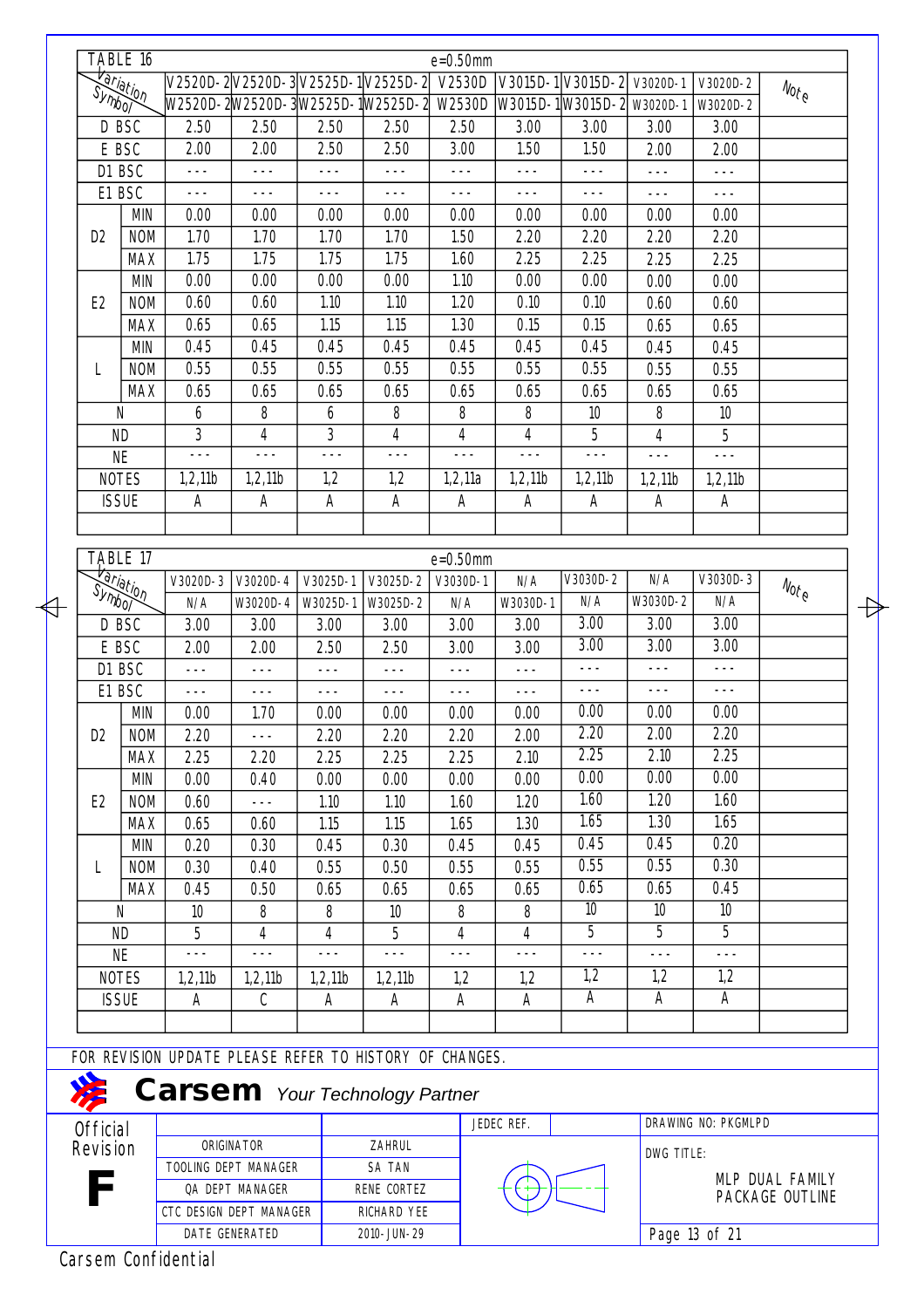|                                | TABLE 18                               |                                                         |                                                                                   |                 |             | $e = 0.50$ mm   |                                                      |          |                   |                     |                                  |
|--------------------------------|----------------------------------------|---------------------------------------------------------|-----------------------------------------------------------------------------------|-----------------|-------------|-----------------|------------------------------------------------------|----------|-------------------|---------------------|----------------------------------|
|                                | <del>Variation</del><br>Symbo <u>r</u> |                                                         | V3030D-4 V3030D-4.1                                                               | V3030D-5        |             |                 | V3030D-5.1 V3030D-5.2 V3030D-5.3 V3030D-6 V3030D-6.1 |          |                   | V3040D              | $N_{\text{O}t_{\text{C}}}$       |
|                                |                                        |                                                         | W3030D-4 W3030D-4.1 W3030D-5 W3030D-5.1 W3030D-5.2 W3030D-5.3 W3030D-6 W3030D-6.1 |                 |             |                 |                                                      |          |                   | W3040D              |                                  |
|                                | D BSC                                  | 3.00                                                    | 3.00                                                                              | 3.00            | 3.00        | 3.00            | 3.00                                                 | 3.00     | 3.00              | 3.00                |                                  |
|                                | E BSC                                  | 3.00                                                    | 3.00                                                                              | 3.00            | 3.00        | 3.00            | $\overline{3.00}$                                    | 3.00     | 3.00              | 4.00                |                                  |
|                                | D1 BSC                                 | $--$                                                    | $-- -$                                                                            | $- - -$         | $---$       | $- - -$         | $---$                                                | $--$     | $---$             | $-- -$              |                                  |
|                                | E1 BSC                                 | $---$                                                   | $---$                                                                             | $- - -$         | $- - -$     | $---$           | $---$                                                | $---$    | $---$             | $---$               |                                  |
|                                | <b>MIN</b>                             | 2.20                                                    | 2.23                                                                              | 2.20            | 2.23        | 2.23            | 2.23                                                 | 2.00     | 2.20              | 0.00                |                                  |
| D <sub>2</sub>                 | <b>NOM</b>                             | $--$                                                    | 2.38                                                                              | $- - -$         | 2.38        | 2.38            | 2.38                                                 | $---$    | 2.35              | 2.00                |                                  |
|                                | <b>MAX</b>                             | 2.70                                                    | 2.48                                                                              | 2.70            | 2.48        | 2.48            | 2.48                                                 | 2.50     | 2.45              | 2.10                |                                  |
|                                | <b>MIN</b>                             | 1.40                                                    | 1.49                                                                              | 1.40            | 1.49        | 1.49            | 1.49                                                 | 1.20     | 1.20              | 0.00                |                                  |
| E <sub>2</sub>                 | <b>NOM</b>                             | $- - -$                                                 | 1.64                                                                              | $- - -$         | 1.64        | 1.64            | 1.64                                                 | $- - -$  | 1.35              | 2.20                |                                  |
|                                | <b>MAX</b>                             | 1.75                                                    | 1.74                                                                              | 1.75            | 1.74        | 1.74            | 1.74                                                 | 1.50     | 1.45              | 2.30                |                                  |
|                                | <b>MIN</b>                             | 0.30                                                    | 0.30                                                                              | 0.30            | 0.30        | 0.30            | 0.30                                                 | 0.45     | 0.45              | 0.45                |                                  |
| L                              | <b>NOM</b>                             | 0.40                                                    | 0.40                                                                              | 0.40            | 0.40        | 0.40            | 0.40                                                 | 0.55     | 0.55              | 0.55                |                                  |
|                                | <b>MAX</b>                             | 0.50                                                    | 0.50                                                                              | 0.50            | 0.50        | 0.50            | 0.50                                                 | 0.65     | 0.65              | 0.65                |                                  |
|                                | N                                      | 8                                                       | 8                                                                                 | 10              | 10          | 10              | 10                                                   | 8        | 8                 | 10                  |                                  |
|                                | <b>ND</b>                              | 4                                                       | 4                                                                                 | 5               | 5           | 5               | 5                                                    | 4        | 4                 | 5                   |                                  |
|                                | <b>NE</b>                              | $- - -$                                                 | $- - -$                                                                           | $- - -$         | $- - -$     | $---$           | $- - -$                                              | $- - -$  | $- - -$           | $- - -$             |                                  |
|                                | <b>NOTES</b>                           | 1,2                                                     | $---$                                                                             | 1,2             | $- - -$     | $- - -$         | $- - -$                                              | 1,2      | $---$             | 1,2,11a             |                                  |
|                                | <b>ISSUE</b>                           | $\mathcal{C}$                                           | A                                                                                 | C               | $---$       | $---$           | A                                                    | C        | A                 | $\overline{A}$      |                                  |
|                                |                                        |                                                         |                                                                                   |                 |             |                 |                                                      |          |                   |                     |                                  |
|                                | TABLE 19                               |                                                         |                                                                                   |                 |             | $e = 0.50$ mm   |                                                      |          |                   |                     |                                  |
|                                | <b>Hariation</b>                       | V3525D-1                                                | V3525D-2                                                                          | V3530D-1        | V3530D-2    | V3535D-1        | V3535D-2                                             | V4030D-1 | V4030D-2          | V4030D-3            | $N_{\text{O} \text{f}_\text{C}}$ |
| Symbol                         |                                        | W3525D-1                                                | W3525D-2                                                                          | W3530D-1        | W3530D-2    | W3535D-1        | W3535D-2                                             | W4030D-1 | W4030D-2 W4030D-3 |                     |                                  |
|                                | D BSC                                  | 3.50                                                    | 3.50                                                                              | 3.50            | 3.50        | 3.50            | 3.50                                                 | 4.00     | 4.00              | 4.00                |                                  |
|                                | E BSC                                  | 2.50                                                    | 2.50                                                                              | 3.00            | 3.00        | 3.50            | 3.50                                                 | 3.00     | 3.00              | 3.00                |                                  |
|                                | D1 BSC                                 | $- - -$                                                 | $- - -$                                                                           | $- - -$         | $- - -$     | $- - -$         | $---$                                                | $- - -$  | $- - -$           | $- - -$             |                                  |
|                                | E1 BSC                                 | $- - -$                                                 | $---$                                                                             | $- - -$         | $---$       | $- - -$         | $---$                                                | $---$    | $---$             | $- - -$             |                                  |
|                                | <b>MIN</b>                             | 0.00                                                    | 0.00                                                                              | 0.00            | 0.00        | 0.00            | 0.00                                                 | 0.00     | 0.00              | 0.00                |                                  |
| D <sub>2</sub>                 | <b>NOM</b>                             | 2.70                                                    | 2.70                                                                              | 2.70            | 2.70        | 2.70            | 2.70                                                 | 3.20     | 3.20              | 3.20                |                                  |
|                                | <b>MAX</b>                             | 2.75                                                    | 2.75                                                                              | 2.75            | 2.75        | 2.75            | 2.75                                                 | 3.25     | 3.25              | 3.25                |                                  |
|                                | <b>MIN</b>                             | 0.00                                                    | 0.00                                                                              | 0.00            | 0.00        | 0.00            | 0.00                                                 | 0.00     | 0.00              | 0.00                |                                  |
| E <sub>2</sub>                 | <b>NOM</b>                             | 1.10                                                    | 1.10                                                                              | 1.60            | 1.60        | 2.10            | 2.10                                                 | 1.60     | 1.60              | 1.60                |                                  |
|                                | <b>MAX</b>                             | 1.15                                                    | 1.15                                                                              | 1.65            | 1.65        | 2.15            | 2.15                                                 | 1.65     | 1.65              | 1.65                |                                  |
|                                | <b>MIN</b>                             | 0.45                                                    | 0.45                                                                              | 0.45            | 0.45        | 0.45            | 0.45                                                 | 0.45     | 0.45              | 0.45                |                                  |
| L                              | <b>NOM</b>                             | 0.55                                                    | 0.55                                                                              | 0.55            | 0.55        | 0.55            | 0.55                                                 | 0.55     | 0.55              | 0.55                |                                  |
|                                | <b>MAX</b>                             | 0.65                                                    | 0.65                                                                              | 0.65            | 0.65        | 0.65            | 0.65                                                 | 0.65     | 0.65              | 0.65                |                                  |
|                                | N                                      | 10                                                      | 12                                                                                | 10 <sup>°</sup> | 12          | 10 <sup>°</sup> | 12                                                   | 10       | 12                | 14                  |                                  |
|                                | <b>ND</b>                              | $\overline{5}$                                          | 6                                                                                 | 5               | 6           | 5               | 6                                                    | 5        | 6                 | $\overline{7}$      |                                  |
|                                | <b>NE</b>                              | $- - -$                                                 | $-- -$                                                                            | $- - -$         | $- - -$     | $---$           | ---                                                  | $--$     | $---$             | $---$               |                                  |
|                                | <b>NOTES</b>                           | 1,2,11b                                                 | 1,2,11b                                                                           | 1,2,11b         | 1,2,11b     | 1,2             | 1,2                                                  | 1,2,11b  | 1,2,11b           | 1,2,11b             |                                  |
|                                | <b>ISSUE</b>                           | A                                                       | Α                                                                                 | Α               | Α           | Α               | Α                                                    | A        | A                 | A                   |                                  |
|                                |                                        |                                                         |                                                                                   |                 |             |                 |                                                      |          |                   |                     |                                  |
|                                |                                        | FOR REVISION UPDATE PLEASE REFER TO HISTORY OF CHANGES. |                                                                                   |                 |             |                 |                                                      |          |                   |                     |                                  |
|                                |                                        |                                                         |                                                                                   |                 |             |                 |                                                      |          |                   |                     |                                  |
|                                |                                        | <b>Carsem</b> Your Technology Partner                   |                                                                                   |                 |             |                 |                                                      |          |                   |                     |                                  |
| <b>Official</b><br>Revision    |                                        |                                                         | ORIGINATOR                                                                        |                 | ZAHRUL      |                 | JEDEC REF.                                           |          |                   | DRAWING NO: PKGMLPD |                                  |
|                                |                                        |                                                         | TOOLING DEPT MANAGER                                                              |                 | SA TAN      |                 |                                                      |          | DWG TITLE:        |                     |                                  |
|                                |                                        |                                                         |                                                                                   |                 |             |                 |                                                      |          |                   |                     | MLP DUAL FAMILY                  |
| QA DEPT MANAGER<br>RENE CORTEZ |                                        |                                                         |                                                                                   |                 |             |                 |                                                      |          | PACKAGE OUTLINE   |                     |                                  |
|                                |                                        | CTC DESIGN DEPT MANAGER                                 |                                                                                   |                 | RICHARD YEE |                 |                                                      |          |                   |                     |                                  |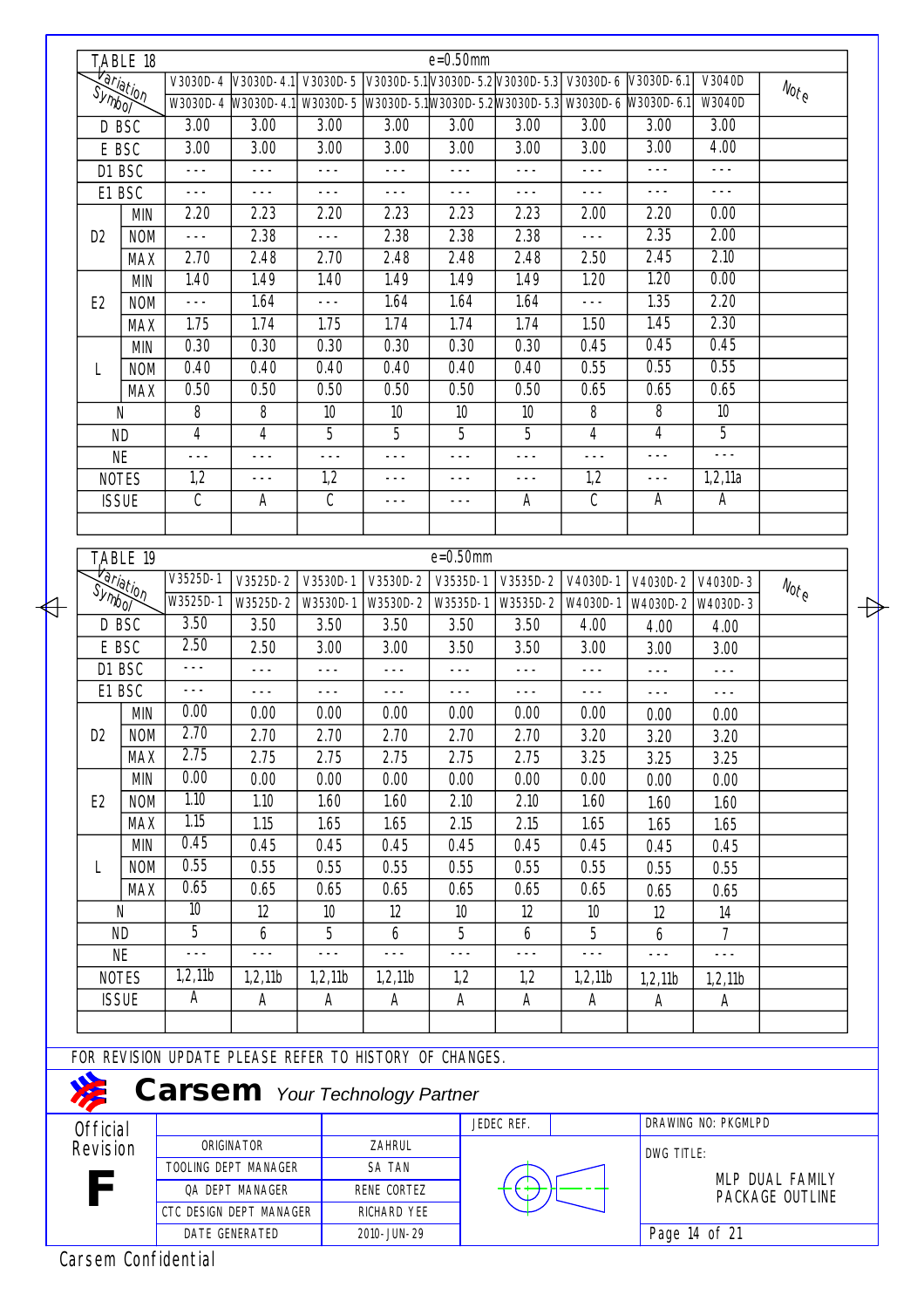|                 | TABLE 20                               |            |                  |                         |                                                         |             | $e = 0.50$ mm |            |                |                           |                           |                                                         |
|-----------------|----------------------------------------|------------|------------------|-------------------------|---------------------------------------------------------|-------------|---------------|------------|----------------|---------------------------|---------------------------|---------------------------------------------------------|
|                 | <del>Variation</del><br>Symbo <u>r</u> |            | $V4030D - 4$     | V4040D-1                | N/A                                                     | V4040D-2    | N/A           | V4040D-3   | N/A            | V4050D                    | V5030D-1                  |                                                         |
|                 |                                        |            | W4030D-4         | N/A                     | W4040D-1                                                | N/A         | W4040D-2      | N/A        | W4040D-3       | W4050D                    | W5030D-1                  | $\mathcal{N}_{\text{O} \text{f}_\text{C}}$              |
|                 | D BSC                                  |            | 4.00             | 4.00                    | 4.00                                                    | 4.00        | 4.00          | 4.00       | 4.00           | 4.00                      | 5.00                      |                                                         |
|                 | E BSC                                  |            | 3.00             | 4.00                    | 4.00                                                    | 4.00        | 4.00          | 4.00       | 4.00           | 5.00                      | 3.00                      |                                                         |
|                 | D1 BSC                                 |            | $- - -$          | $- - -$                 | $- - -$                                                 | $- - -$     | $- - -$       | $- - -$    | $- - -$        | $- - -$                   | $- - -$                   |                                                         |
|                 | E1 BSC                                 |            | $- - -$          | $- - -$                 | $- - -$                                                 | $- - -$     | $- - -$       | $- - -$    | $---$          | $- - -$                   | $- - -$                   |                                                         |
|                 |                                        | <b>MIN</b> | 3.00             | 0.00                    | 0.00                                                    | 0.00        | 0.00          | 0.00       | 0.00           | 0.00                      | 0.00                      |                                                         |
| D <sub>2</sub>  |                                        | <b>NOM</b> | $---$            | 3.20                    | 3.00                                                    | 3.20        | 3.00          | 3.20       | 3.00           | 3.00                      | 4.20                      |                                                         |
|                 |                                        | <b>MAX</b> | 3.70             | 3.25                    | 3.10                                                    | 3.25        | 3.10          | 3.25       | 3.10           | 3.10                      | 4.25                      |                                                         |
|                 |                                        | <b>MIN</b> | 1.40             | 0.00                    | 0.00                                                    | 0.00        | 0.00          | 0.00       | 0.00           | 0.00                      | 0.00                      |                                                         |
| E <sub>2</sub>  |                                        | <b>NOM</b> | $- - -$          | 2.60                    | 2.20                                                    | 2.60        | 2.20          | 2.60       | 2.20           | 3.20                      | 1.60                      |                                                         |
|                 |                                        | <b>MAX</b> | 1.80             | 2.65                    | 2.30                                                    | 2.65        | 2.30          | 2.65       | 2.30           | 3.30                      | 1.65                      |                                                         |
|                 |                                        | <b>MIN</b> | 0.30             | 0.45                    | 0.45                                                    | 0.45        | 0.45          | 0.45       | 0.45           | 0.45                      | 0.45                      |                                                         |
| L               |                                        | <b>NOM</b> | 0.40             | 0.55                    | 0.55                                                    | 0.55        | 0.55          | 0.55       | 0.55           | 0.55                      | 0.55                      |                                                         |
|                 |                                        | <b>MAX</b> | 0.50             | 0.65                    | 0.65                                                    | 0.65        | 0.65          | 0.65       | 0.65           | 0.65                      | 0.65                      |                                                         |
|                 | Ν                                      |            | 12               | 10                      | 10                                                      | 12          | 12            | 14         | 14             | 14                        | 16                        |                                                         |
|                 | <b>ND</b>                              |            | 6                | 5                       | 5                                                       | 6           | 6             | 7          | $\overline{7}$ | 7                         | 8                         |                                                         |
|                 | <b>NE</b>                              |            | $ -$             | $ -$                    | $ -$                                                    | $ -$        | $ -$          | $- - -$    | $- - -$        | $- - -$                   | $- - -$                   |                                                         |
|                 | <b>NOTES</b>                           |            | 1,2,11b          | 1,2                     | 1,2                                                     | 1,2         | 1,2           | 1,2        | 1,2            | 1,2,11b                   | 1,2,11b                   |                                                         |
|                 | <b>ISSUE</b>                           |            | $\mathcal{C}$    | A                       | $\mathsf{A}$                                            | A           | A             | A          | Α              | A                         | A                         |                                                         |
|                 |                                        |            |                  |                         |                                                         |             |               |            |                |                           |                           |                                                         |
|                 |                                        |            |                  |                         |                                                         |             |               |            |                |                           |                           |                                                         |
|                 | TABLE 21                               |            |                  |                         |                                                         |             | $e = 0.50$ mm |            |                |                           |                           |                                                         |
|                 |                                        |            | $V5030D-2$       | V5040D-1                | V5040D-3                                                | V5050D-1    | N/A           | V5050D-2   | N/A            | V6050D-1                  | V6050D-2                  | $\mathcal{N}_{\mathcal{O}_{\mathcal{L}_{\mathcal{C}}}}$ |
|                 | <del>Variation</del>                   |            | W5030D-2         | W5040D-1                | W5040D-3                                                | N/A         | W5050D-1      | N/A        | W5050D-2       | W6050D-1                  | $W6050D-2$                |                                                         |
|                 | D BSC                                  |            | 5.00             | 5.00                    | 5.00                                                    | 5.00        | 5.00          | 5.00       | 5.00           | 6.00                      | 6.00                      |                                                         |
|                 | E BSC                                  |            | 3.00             | 4.00                    | 4.00                                                    | 5.00        | 5.00          | 5.00       | 5.00           | 5.00                      | 5.00                      |                                                         |
|                 | D1 BSC                                 |            | $---$            | $- - -$                 | $- - -$                                                 | $- - -$     | $- - -$       | $- - -$    | $- - -$        | $- - -$                   | $- - -$                   |                                                         |
|                 | E1 BSC                                 |            | $- - -$          | $- - -$                 | ---                                                     | $---$       | $---$         | $---$      | $---$          | $- - -$                   | $- - -$                   |                                                         |
|                 |                                        | <b>MIN</b> | 0.00             | 0.00                    | 0.00                                                    | 0.00        | 0.00          | 0.00       | 0.00           | 3.80                      | 3.80                      |                                                         |
| D <sub>2</sub>  |                                        | <b>NOM</b> | 4.20             | 4.20                    | 4.20                                                    | 4.20        | 4.00          | 4.20       | 4.00           |                           |                           |                                                         |
|                 |                                        | <b>MAX</b> | 4.25             | 4.25                    | 4.25                                                    | 4.25        | 4.10          | 4.25       | 4.10           | 4.70                      | 4.70                      |                                                         |
|                 |                                        | <b>MIN</b> | 0.00             | 0.00                    | 0.00                                                    | 0.00        | 0.00          | 0.00       | 0.00           | 2.80                      | 2.80                      |                                                         |
| E <sub>2</sub>  |                                        | <b>NOM</b> | 1.60             | 2.60                    | 2.60                                                    | 3.60        | 3.20          | 3.60       | 3.20           | $- - -$<br>3.40           | $- - -$<br>3.40           |                                                         |
|                 |                                        | <b>MAX</b> | 1.65             | 2.65                    | 2.65                                                    | 3.65        | 3.30          | 3.65       | 3.30           |                           |                           |                                                         |
|                 |                                        | <b>MIN</b> | 0.45             | 0.45                    | 0.45                                                    | 0.45        | 0.45          | 0.45       | 0.45           | 0.45                      | 0.45                      |                                                         |
| L               |                                        | <b>NOM</b> | 0.55             | 0.55                    | 0.55                                                    | 0.55        | 0.55          | 0.55       | 0.55           | 0.55                      | 0.55                      |                                                         |
|                 |                                        | <b>MAX</b> | 0.65<br>18       | 0.65                    | 0.65                                                    | 0.65        | 0.65          | 0.65       | 0.65           | 0.65<br>16                | 0.65<br>18                |                                                         |
|                 | N                                      |            | $\overline{9}$   | 14                      | 18                                                      | 16          | 16            | 18         | 18<br>9        | $\overline{8}$            | $\overline{9}$            |                                                         |
|                 | <b>ND</b>                              |            |                  | 7                       | 9                                                       | 8           | 8             | 9          |                | $- - -$                   | $- - -$                   |                                                         |
|                 | <b>NE</b>                              |            | $---$<br>1,2,11b | $- - -$                 | $---$                                                   | $- - -$     | $---$         | $--$       | $- - -$<br>1,2 | 1,2,11b                   | 1,2,11b                   |                                                         |
|                 | NOTES<br>ISSUE                         |            | Α                | 1,2,11b                 | 1,2,11b                                                 | 1,2         | 1,2           | 1,2        | A              | $\overline{\mathfrak{c}}$ | $\overline{\mathfrak{c}}$ |                                                         |
|                 |                                        |            |                  | Α                       | Α                                                       | A           | Α             | A          |                |                           |                           |                                                         |
|                 |                                        |            |                  |                         |                                                         |             |               |            |                |                           |                           |                                                         |
|                 |                                        |            |                  |                         | FOR REVISION UPDATE PLEASE REFER TO HISTORY OF CHANGES. |             |               |            |                |                           |                           |                                                         |
|                 |                                        |            |                  |                         | <b>Carsem</b> Your Technology Partner                   |             |               |            |                |                           |                           |                                                         |
| <b>Official</b> |                                        |            |                  |                         |                                                         |             |               | JEDEC REF. |                |                           | DRAWING NO: PKGMLPD       |                                                         |
|                 | Revision                               |            |                  | ORIGINATOR              |                                                         | ZAHRUL      |               |            |                |                           |                           |                                                         |
|                 |                                        |            |                  | TOOLING DEPT MANAGER    |                                                         | SA TAN      |               |            |                | DWG TITLE:                |                           |                                                         |
|                 |                                        |            |                  | QA DEPT MANAGER         |                                                         | RENE CORTEZ |               |            |                |                           |                           | MLP DUAL FAMILY                                         |
|                 |                                        |            |                  | CTC DESIGN DEPT MANAGER |                                                         | RICHARD YEE |               |            |                |                           |                           | PACKAGE OUTLINE                                         |
|                 |                                        |            |                  | DATE GENERATED          |                                                         | 2010-JUN-29 |               |            |                |                           | Page 15 of 21             |                                                         |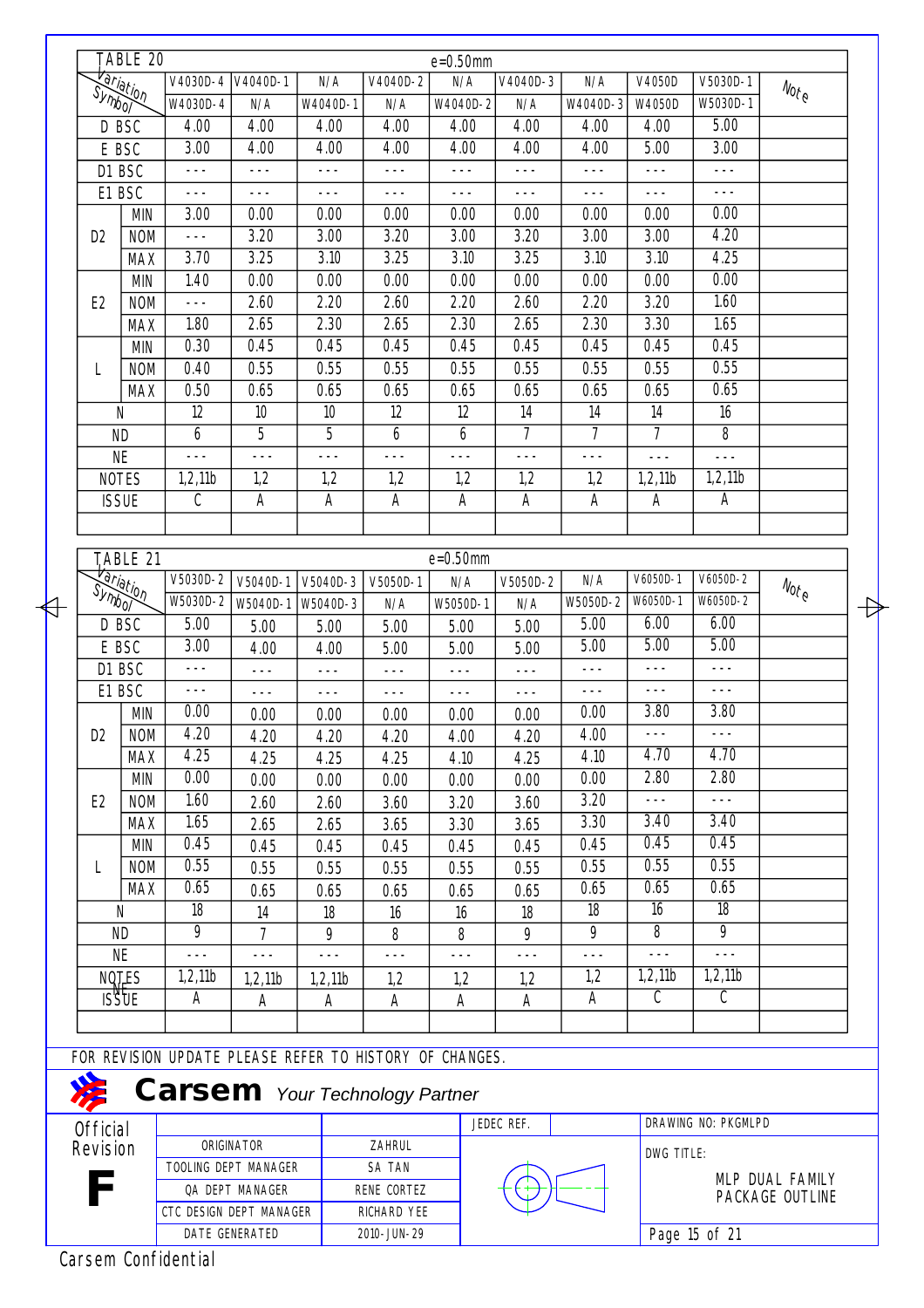|                 | TABLE 22                |                                                         |                 |                 |                                                                                                    | $e = 0.50$ mm           |            |            |                                  |                        |                                                             |
|-----------------|-------------------------|---------------------------------------------------------|-----------------|-----------------|----------------------------------------------------------------------------------------------------|-------------------------|------------|------------|----------------------------------|------------------------|-------------------------------------------------------------|
|                 | Hariation               |                                                         |                 |                 | V2020D-NJ1 V2020D-NJ2 V2525D-NJ1 V2030D-NJ1 V2030D-NJ2 V2030D-NJ3 V2030D-NJ4 V2050D-NJ1 V2530D-NJ1 |                         |            |            |                                  |                        | $N_{\text{O} \text{r}_\text{C}}$                            |
|                 |                         |                                                         |                 |                 | W2020D-NJ1 W2020D-NJ2 W2525D-NJ1 W2030D-NJ1 W2030D-NJ2                                             |                         | $- - -$    |            | W2030D-NJ4 W2050D-NJ1 W2530D-NJ1 |                        |                                                             |
|                 | D BSC                   | 2.00                                                    | 2.00            | 2.50            | 2.00                                                                                               | 2.00                    | 2.00       | 2.00       | 2.00                             | 2.50                   |                                                             |
|                 | E BSC                   | 2.00                                                    | 2.00            | 2.50            | 3.00                                                                                               | 3.00                    | 3.00       | 3.00       | 5.00                             | 3.00                   |                                                             |
|                 | D1 BSC                  | ---                                                     | $---$           | $---$           | $- - -$                                                                                            | $- - -$                 | $- - -$    | $- - -$    | $---$                            | $---$                  |                                                             |
|                 | E1 BSC                  | $  -$                                                   | $- - -$         | $- - -$         | $- - -$                                                                                            | $- - -$                 | $- - -$    | $- - -$    | $---$                            | $- - -$                |                                                             |
|                 | <b>MIN</b>              | 1.55                                                    | 1.30            | 1.75            | 1.35                                                                                               | 1.225                   | 1.50       | 1.20       | 1.33                             | 1.05                   |                                                             |
| D <sub>2</sub>  | <b>NOM</b>              | 1.70                                                    | 1.45            | 1.90            | 1.50                                                                                               | 1.375                   | 1.65       | 1.35       | 1.48                             | 1.20                   |                                                             |
|                 | <b>MAX</b>              | 1.80                                                    | 1.55            | 2.00            | 1.60                                                                                               | 1.475                   | 1.75       | 1.45       | 1.58                             | 1.30                   |                                                             |
|                 | <b>MIN</b>              | 0.75                                                    | 0.65            | 1.05            | 1.15                                                                                               | 1.00                    | 1.65       | 1.40       | 2.39                             | 1.35                   |                                                             |
| E <sub>2</sub>  | <b>NOM</b>              | 0.90                                                    | 0.80            | 1.20            | 1.30                                                                                               | 1.15                    | 1.80       | 1.55       | 2.54                             | 1.50                   |                                                             |
|                 | <b>MAX</b>              | 1.00                                                    | 0.90            | 1.30            | 1.40                                                                                               | 1.25                    | 1.90       | 1.65       | 2.64                             | $1.60*$                |                                                             |
|                 | <b>MIN</b>              | 0.20                                                    | 0.20            | 0.30            | 0.30                                                                                               | 0.45                    | 0.30       | 0.30       | 0.35                             | $0.30*$                |                                                             |
|                 |                         |                                                         |                 |                 |                                                                                                    | 0.55                    |            |            | 0.45                             | $0.40*$                |                                                             |
| L               | <b>NOM</b>              | 0.30                                                    | 0.30            | 0.40            | 0.40                                                                                               |                         | 0.40       | 0.40       |                                  |                        |                                                             |
|                 | <b>MAX</b>              | 0.40                                                    | 0.40            | 0.50            | 0.50                                                                                               | 0.65                    | 0.50       | 0.50       | 0.55                             | 0.50                   |                                                             |
|                 | N                       | 8                                                       | 8               | 10 <sup>°</sup> | 8                                                                                                  | 6                       | 8          | 6          | 6                                | 8                      |                                                             |
|                 | <b>ND</b>               | 4                                                       | 4               | 5               | 4                                                                                                  | 3                       | 4          | 3          | $\overline{3}$                   | $\overline{4}$         |                                                             |
|                 | <b>NE</b>               | $- - -$                                                 | $- - -$         | $- - -$         | $- - -$                                                                                            | $- - -$                 | $---$      | $- - -$    | $- - -$                          | $---$                  |                                                             |
|                 | <b>NOTES</b>            | 1,2                                                     | 1,2             | 1,2             | 1,2                                                                                                | 1,2                     | 1,2        | 1,2        | 1,2                              | 1,2                    |                                                             |
|                 | <b>ISSUE</b>            | $---$                                                   | $---$           | ---             | $- - -$                                                                                            | $---$                   | $- - -$    | $- - -$    | $---$                            | $- - -$                |                                                             |
|                 |                         |                                                         |                 |                 |                                                                                                    |                         |            |            |                                  |                        |                                                             |
|                 | T,ABLE 23               |                                                         |                 |                 |                                                                                                    | $e = 0.50$ mm           |            |            |                                  |                        |                                                             |
|                 | <b><i>Variation</i></b> | V2530D-NJ2 V3020D-NJ1                                   |                 | V3020D-NJ2      | $\sim$ $\sim$ $\sim$                                                                               | V3020D-NJ4              | V3020D-NJ5 | N/A        |                                  | V3030D-NJ2 V3030D-2NJ1 |                                                             |
|                 |                         | W2530D-NJ2                                              | N/A             | W3020D-NJ2      | W3020D-NJ3                                                                                         | $\perp$ $\perp$ $\perp$ | N/A        | W3030D-NJ1 | W3030D-NJ2                       | $- - -$                | $\mathcal{N}_{\mathcal{O}_{\vec{\mathcal{L}}_\mathcal{C}}}$ |
|                 | D BSC                   | 2.50                                                    | 3.00            | 3.00            | 3.00                                                                                               | 3.00                    | 3.00       | 3.00       | 3.00                             | 3.00                   |                                                             |
|                 |                         | 3.00                                                    | 2.00            |                 | 2.00                                                                                               |                         |            |            | 3.00                             | 3.00                   |                                                             |
|                 | E BSC                   | $- - -$                                                 |                 | 2.00            |                                                                                                    | 2.00                    | 2.00       | 3.00       |                                  |                        |                                                             |
|                 | D1 BSC                  |                                                         | $- - -$         | $- - -$         | $--$                                                                                               | $- - -$                 | $- - -$    | $---$      | $---$                            | $---$                  |                                                             |
|                 | E1 BSC                  | $- - -$                                                 | $- - -$         | $- - -$         | $- - -$                                                                                            | $- - -$                 | $- - -$    | $- - -$    | $- - -$                          | $- - -$                |                                                             |
|                 | <b>MIN</b>              | 1.35                                                    | 2.25            | 1.988           | 1.988                                                                                              | 2.25                    | 1.59       | 2.20       | 1.87                             | 2.11                   |                                                             |
| D <sub>2</sub>  | <b>NOM</b>              | 1.50                                                    | 2.40            | 2.138           | 2.138                                                                                              | 2.40                    | 1.74       | 2.30       | 2.02                             | 2.26                   |                                                             |
|                 | <b>MAX</b>              | 1.60                                                    | 2.50            | 2.238           | 2.238                                                                                              | 2.50                    | 1.84       | 2.40       | 2.12                             | $2.36*$                |                                                             |
|                 | <b>MIN</b>              | $1.05*$                                                 | 0.65            | 0.413           | 0.413                                                                                              | 0.60                    | 0.30       | 1.40       | 1.06                             | 1.19                   |                                                             |
| E <sub>2</sub>  | <b>NOM</b>              | 1.20                                                    | 0.80            | 0.563           | 0.563                                                                                              | 0.75                    | 0.45       | 1.50       | 1.21                             | 1.34                   |                                                             |
|                 | <b>MAX</b>              | 1.30                                                    | 0.90            | 0.663           | 0.663                                                                                              | 0.85                    | 0.55       | 1.60       | 1.31                             | 1.44                   |                                                             |
|                 | <b>MIN</b>              | $0.40*$                                                 | 0.30            | 0.30            | 0.30                                                                                               | 0.30                    | $0.30*$    | 0.20       | $0.30*$                          | 0.45                   |                                                             |
| L               | <b>NOM</b>              | 0.50                                                    | 0.40            | 0.40            | 0.40                                                                                               | 0.40                    | 0.40       | 0.30       | 0.40                             | 0.55                   |                                                             |
|                 | <b>MAX</b>              | 0.60                                                    | 0.50            | 0.50            | 0.50                                                                                               | 0.50                    | 0.50       | 0.40       | 0.50                             | 0.65                   |                                                             |
|                 | N                       | 8                                                       | 8               | 8               | 8                                                                                                  | 10                      | 8          | 10         | 10 <sup>°</sup>                  | 10                     |                                                             |
|                 | <b>ND</b>               | 4                                                       | 4               | 4               | 4                                                                                                  | 5                       | 4          | 5          | 5                                | 5                      |                                                             |
|                 | <b>NE</b>               | $---$                                                   | $- - -$         | $---$           | $- - -$                                                                                            | $---$                   | $---$      | $---$      | $---$                            | $- - -$                |                                                             |
|                 | <b>NOTES</b>            | 1,2                                                     | 1,2             | 1,2             | 1,2                                                                                                | 1,2                     | 1,2        | 1,2        | $- - -$                          | 1,2                    |                                                             |
|                 | <b>ISSUE</b>            | $---$                                                   | $- - -$         | $- - -$         | ---                                                                                                |                         |            |            | A                                | ---                    |                                                             |
|                 |                         |                                                         |                 |                 |                                                                                                    | $---$                   | $---$      | $---$      |                                  |                        |                                                             |
|                 |                         |                                                         |                 |                 |                                                                                                    |                         |            |            |                                  |                        |                                                             |
|                 |                         | FOR REVISION UPDATE PLEASE REFER TO HISTORY OF CHANGES. |                 |                 |                                                                                                    |                         |            |            |                                  |                        |                                                             |
|                 |                         | <b>Carsem</b> Your Technology Partner                   |                 |                 |                                                                                                    |                         |            |            |                                  |                        |                                                             |
| <b>Official</b> |                         |                                                         |                 |                 |                                                                                                    |                         | JEDEC REF. |            |                                  | DRAWING NO: PKGMLPD    |                                                             |
| Revision        |                         |                                                         | ORIGINATOR      |                 | ZAHRUL                                                                                             |                         |            |            |                                  |                        |                                                             |
|                 |                         | TOOLING DEPT MANAGER                                    |                 |                 | SA TAN                                                                                             |                         |            |            | DWG TITLE:                       |                        |                                                             |
|                 |                         |                                                         | QA DEPT MANAGER |                 | RENE CORTEZ                                                                                        |                         |            |            |                                  |                        | MLP DUAL FAMILY                                             |
|                 |                         | CTC DESIGN DEPT MANAGER                                 |                 |                 | RICHARD YEE                                                                                        |                         |            |            |                                  |                        | PACKAGE OUTLINE                                             |
|                 |                         |                                                         | DATE GENERATED  |                 | 2010-JUN-29                                                                                        |                         |            |            |                                  | Page 16 of 21          |                                                             |
|                 |                         |                                                         |                 |                 |                                                                                                    |                         |            |            |                                  |                        |                                                             |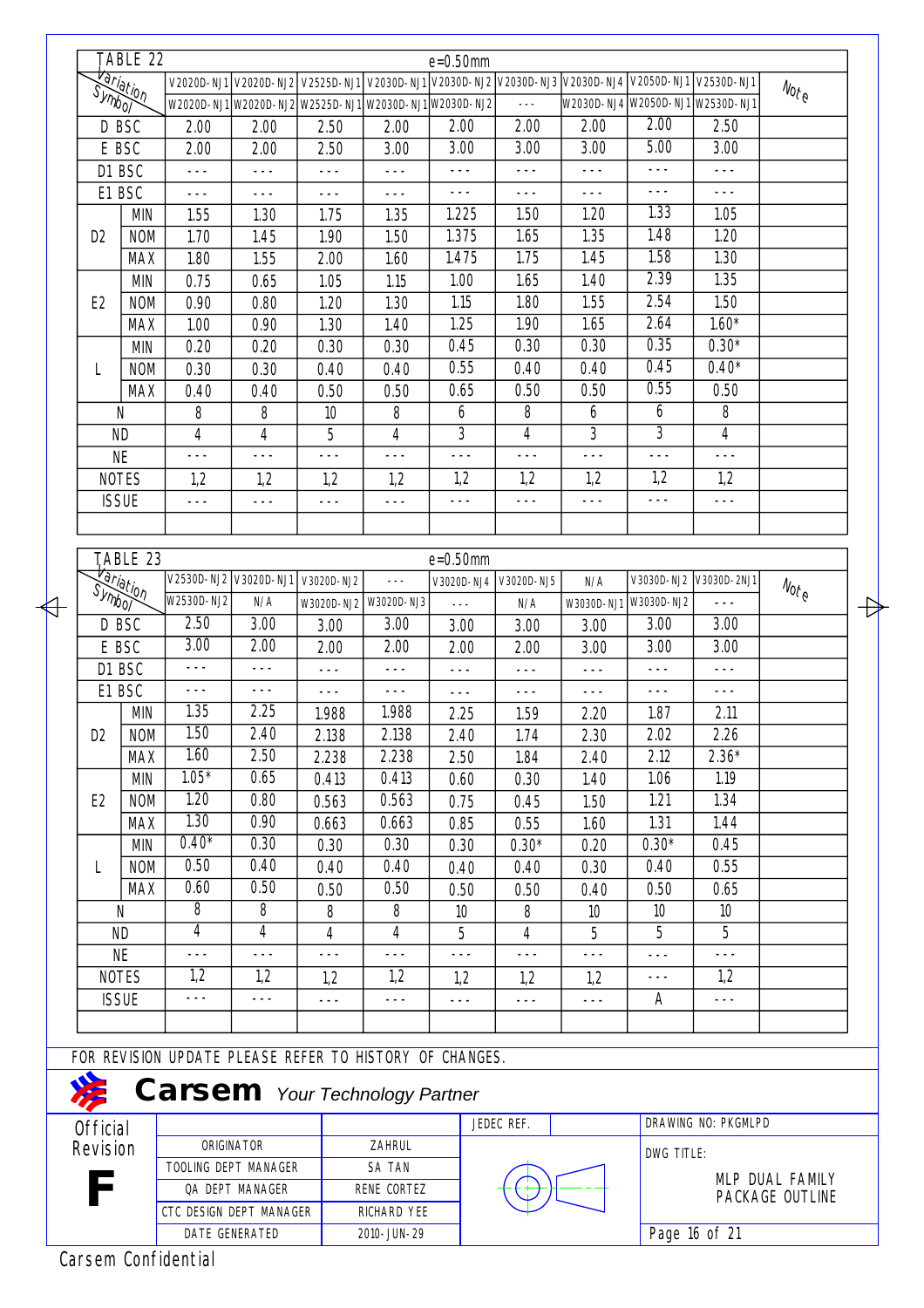|                      | TABLE 24         |                 |                                                |         |                                                         | $e = 0.50$ mm |                        |         |            |            |                                  |
|----------------------|------------------|-----------------|------------------------------------------------|---------|---------------------------------------------------------|---------------|------------------------|---------|------------|------------|----------------------------------|
| <del>Variation</del> |                  |                 | V3030D-5NJ1 V3030D-5NJ2 V3530D-NJ1 V4030D-3NJ1 |         |                                                         | V5030D-NJ1    | V5040D-2NJ1 V5050D-NJ1 |         | V6050D-NJ1 | V6050D-NJ2 | $N_{\text{O} \gamma_{\text{C}}}$ |
|                      |                  |                 |                                                |         | W3030D-5NJ1W3030D-5NJ2W3530D-NJ1W4030D-3NJ1W5030D-NJ1   |               | W5040D-2NJ1            | N/A     | N/A        | N/A        |                                  |
| D BSC                |                  | 3.00            | 3.00                                           | 3.50    | 4.00                                                    | 5.00          | 5.00                   | 5.00    | 6.00       | 6.00       |                                  |
| E BSC                |                  | 3.00            | 3.00                                           | 3.00    | 3.00                                                    | 3.00          | 4.00                   | 5.00    | 5.00       | 5.00       |                                  |
| D1 BSC               |                  | $---$           | $- - -$                                        | $- - -$ | $  -$                                                   | $- - -$       | $- - -$                | $- - -$ | $---$      | $- - -$    |                                  |
| E1 BSC               |                  | ---             | $- - -$                                        | $---$   | $- - -$                                                 | $---$         | $--$                   | $---$   | $---$      | $---$      |                                  |
|                      | <b>MIN</b>       | $2.11*$         | $2.15*$                                        | 2.85    | $3.15*$                                                 | 4.25          | 4.20                   | 3.85    | 4.00       | 4.85       |                                  |
| D <sub>2</sub>       | <b>NOM</b>       | 2.26            | 2.30                                           | 3.00    | 3.30                                                    | 4.40          | 4.35                   | 4.00    | 4.15       | 5.00       |                                  |
|                      | <b>MAX</b>       | 2.36            | 2.40                                           | 3.10    | $3.40*$                                                 | 4.50          | $4.45*$                | 4.10    | 4.25       | 5.10       |                                  |
|                      | <b>MIN</b>       | $1.19*$         | $1.35*$                                        | 1.55    | 1.55                                                    | 1.50          | 2.30                   | 3.30    | 3.00       | 3.00       |                                  |
| E <sub>2</sub>       | <b>NOM</b>       | 1.34            | 1.50                                           | 1.70    | 1.70                                                    | 1.65          | 2.45                   | 3.45    | 3.15       | 3.15       |                                  |
|                      | <b>MAX</b>       | 1.44            | 1.60                                           | 1.80    | $1.80*$                                                 | 1.75          | 2.55                   | 3.55    | 3.25       | 3.25       |                                  |
|                      | <b>MIN</b>       | 0.45            | $0.20*$                                        | 0.20    | $0.30*$                                                 | 0.30          | $0.30*$                | $0.30*$ | 0.45       | 0.45       |                                  |
| L                    | <b>NOM</b>       | 0.55            | 0.30                                           | 0.30    | 0.40                                                    | 0.40          | 0.40                   | $0.40*$ | 0.55       | 0.55       |                                  |
|                      | <b>MAX</b>       | $0.65*$         | 0.40                                           | 0.40    | 0.50                                                    | 0.50          | 0.50                   | 0.50    | 0.65       | 0.65       |                                  |
| N                    |                  | 10 <sup>°</sup> | 10                                             | 12      | 14                                                      | 16            | 16                     | 16      | 20         | 22         |                                  |
| <b>ND</b>            |                  | 5               | 5                                              | 6       | $\overline{7}$                                          | 8             | 8                      | 8       | 10         | 11         |                                  |
| <b>NE</b>            |                  | $---$           | $- - -$                                        | $- - -$ | $---$                                                   | $- - -$       | $---$                  | $- - -$ | $---$      | $- - -$    |                                  |
| <b>NOTES</b>         |                  | 1,2             | 1,2,11b                                        | 1,2,11b | 1,2,11b                                                 | 1,2,11b       | 1,2,11b                | 1,2     | 1,2        | 1,2        |                                  |
| <b>ISSUE</b>         |                  | $---$           | ---                                            | $---$   | $---$                                                   | А             | ---                    | $---$   | ---        | $---$      |                                  |
|                      | TABLE 25         |                 |                                                |         |                                                         | $e = 0.50$ mm |                        |         |            |            |                                  |
|                      | <b>Variation</b> | V6050D-NJ3      |                                                |         |                                                         |               |                        |         |            |            |                                  |
| Symbol               |                  | N/A             |                                                |         |                                                         |               |                        |         |            |            | $N_{\text{O} \nmid \mathcal{C}}$ |
| D BSC                |                  | 6.00            |                                                |         |                                                         |               |                        |         |            |            |                                  |
| E BSC                |                  | 5.00            |                                                |         |                                                         |               |                        |         |            |            |                                  |
| D1 BSC               |                  | $---$           |                                                |         |                                                         |               |                        |         |            |            |                                  |
| E1 BSC               |                  | $---$           |                                                |         |                                                         |               |                        |         |            |            |                                  |
|                      | <b>MIN</b>       | 4.00            |                                                |         |                                                         |               |                        |         |            |            |                                  |
| D <sub>2</sub>       | <b>NOM</b>       | 4.15            |                                                |         |                                                         |               |                        |         |            |            |                                  |
|                      | <b>MAX</b>       | 4.25            |                                                |         |                                                         |               |                        |         |            |            |                                  |
|                      | <b>MIN</b>       | 3.00            |                                                |         |                                                         |               |                        |         |            |            |                                  |
| E <sub>2</sub>       | <b>NOM</b>       | 3.15            |                                                |         |                                                         |               |                        |         |            |            |                                  |
|                      | <b>MAX</b>       | 3.25            |                                                |         |                                                         |               |                        |         |            |            |                                  |
|                      | <b>MIN</b>       | 0.45            |                                                |         |                                                         |               |                        |         |            |            |                                  |
|                      | <b>NOM</b>       | 0.55            |                                                |         |                                                         |               |                        |         |            |            |                                  |
|                      | <b>MAX</b>       | 0.65            |                                                |         |                                                         |               |                        |         |            |            |                                  |
| N                    |                  | 18              |                                                |         |                                                         |               |                        |         |            |            |                                  |
| <b>ND</b>            |                  | 9               |                                                |         |                                                         |               |                        |         |            |            |                                  |
| <b>NE</b>            |                  |                 |                                                |         |                                                         |               |                        |         |            |            |                                  |
| <b>NOTES</b>         |                  | 1,2             |                                                |         |                                                         |               |                        |         |            |            |                                  |
| <b>ISSUE</b>         |                  |                 |                                                |         |                                                         |               |                        |         |            |            |                                  |
|                      |                  |                 |                                                |         |                                                         |               |                        |         |            |            |                                  |
|                      |                  |                 |                                                |         |                                                         |               |                        |         |            |            |                                  |
|                      |                  |                 |                                                |         | FOR REVISION UPDATE PLEASE REFER TO HISTORY OF CHANGES. |               |                        |         |            |            |                                  |
| 发                    |                  |                 | <b>Carsem</b> Your Technology Partner          |         |                                                         |               |                        |         |            |            |                                  |

Đ

**LET** DRAWING NO: PKGMLPD JEDEC REF. **Official** Revision ORIGINATOR ZAHRUL DWG TITLE: TOOLING DEPT MANAGER SA TAN MLP DUAL FAMILY **F** QA DEPT MANAGER RENE CORTEZ PACKAGE OUTLINE CTC DESIGN DEPT MANAGER RICHARD YEE Page 17 of 21 DATE GENERATED 2010-JUN-29

₩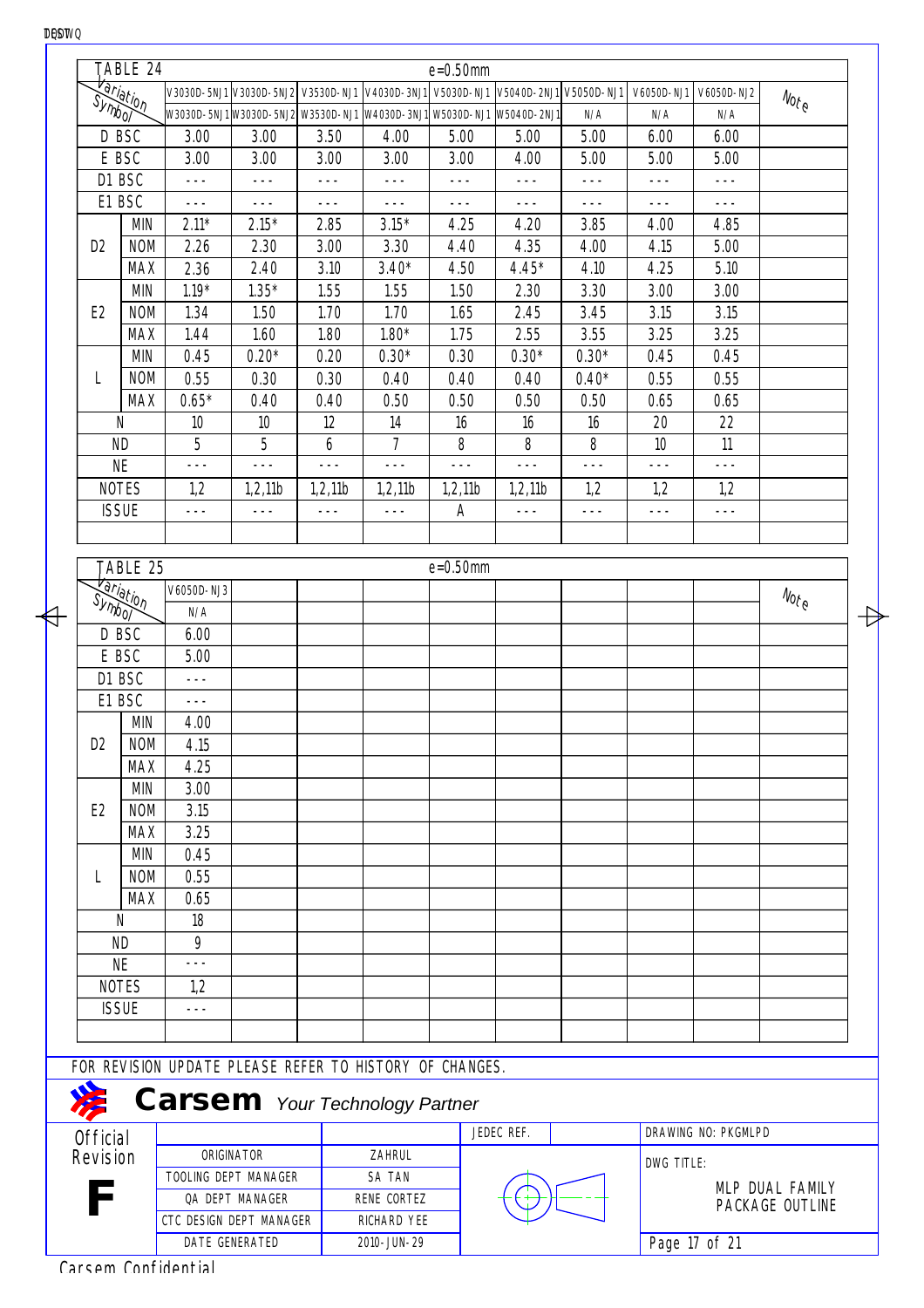|  |                             | TABLE 26   |                                                         |                                               |               |                 | $e = 0.65$ mm         |            |         |            |                     |                                 |
|--|-----------------------------|------------|---------------------------------------------------------|-----------------------------------------------|---------------|-----------------|-----------------------|------------|---------|------------|---------------------|---------------------------------|
|  |                             |            | V2020C                                                  | V3030C-1                                      | V3030C-2      | V3030C-2.1      | V3030C-2.2 V3030C-2.3 |            | V3020C  | V4040C     | V2020C-NJ1          | $N_{O\!f\!}_\Theta$             |
|  | <b><i>Variation</i></b>     |            | N/A                                                     | N/A                                           | W3030C-2      | W3030C-2.1      | W3030C-2.2 W3030C-2.3 |            | N/A     | W4040C     | W2020C-NJ1          |                                 |
|  | D BSC                       |            | 2.00                                                    | 3.00                                          | 3.00          | 3.00            | 3.00                  | 3.00       | 3.00    | 4.00       | 2.00                |                                 |
|  | E BSC                       |            | 2.00                                                    | 3.00                                          | 3.00          | 3.00            | 3.00                  | 3.00       | 2.00    | 4.00       | 2.00                |                                 |
|  | D1 BSC                      |            | $- - -$                                                 | $- - -$                                       | $- - -$       | $- - -$         | $- - -$               | $- - -$    | $- - -$ | $---$      | $- - -$             |                                 |
|  | E1 BSC                      |            | $- - -$                                                 | $- - -$                                       | $- - -$       | $- - -$         | $- - -$               | $---$      | $---$   | $---$      | $- - -$             |                                 |
|  |                             | <b>MIN</b> | 0.00                                                    | 0.00                                          | 1.60          | 2.234           | 2.15                  | 2.15       | 0.00    | 2.80       | 1.25                |                                 |
|  | D <sub>2</sub>              | <b>NOM</b> | $- - -$                                                 | $\frac{1}{2}$                                 | $- - -$       | 2.384           | 2.30                  | 2.30       | $- - -$ | $---$      | 1.40                |                                 |
|  |                             | <b>MAX</b> | 1.58                                                    | 2.25                                          | 2.50          | 2.484           | 2.40                  | 2.40       | 2.25    | 3.50       | 1.50                |                                 |
|  |                             | <b>MIN</b> | 0.00                                                    | 0.00                                          | 1.35          | 1.496           | 1.35                  | 1.35       | 0.00    | 2.30       | 0.65                |                                 |
|  | E <sub>2</sub>              | <b>NOM</b> | $- - -$                                                 | $- - -$                                       | $- - -$       | 1.646           | 1.50                  | 1.50       | $- - -$ | $- - -$    | 0.80                |                                 |
|  |                             | <b>MAX</b> | 0.65                                                    | 1.30                                          | 1.75          | 1.746           | 1.60                  | 1.60       | 0.65    | 2.80       | 0.90                |                                 |
|  |                             | <b>MIN</b> | 0.20                                                    | 0.20                                          | 0.30          | 0.30            | 0.20                  | 0.20       | 0.20    | 0.30       | 0.25                |                                 |
|  | L                           | <b>NOM</b> | 0.30                                                    | 0.30                                          | 0.40          | 0.40            | 0.30                  | 0.30       | 0.30    | 0.40       | 0.35                |                                 |
|  |                             | <b>MAX</b> | 0.45                                                    | 0.45                                          | 0.50          | 0.50            | 0.40                  | 0.40       | 0.45    | 0.50       | 0.45                |                                 |
|  | N                           |            | 6                                                       | 8                                             | 8             | 8               | 8                     | 8          | 8       | 10         | 6                   |                                 |
|  | <b>ND</b>                   |            | 3                                                       | 4                                             | 4             | 4               | 4                     | 4          | 4       | 5          | 3                   |                                 |
|  | <b>NE</b>                   |            | $- - -$                                                 | $- - -$                                       | ---           | $- - -$         | $- - -$               | ---        |         | $- - -$    | $- - -$             |                                 |
|  | <b>NOTES</b>                |            | 1,2                                                     | 1,2                                           | 1,2           | 1,2             | 1,2                   | 1,2        | 1,2,11b | 1,2        | 1,2                 |                                 |
|  | <b>ISSUE</b>                |            | B                                                       | A                                             | C             | $- - -$         | $---$                 | $- - -$    | B       | C          | $---$               |                                 |
|  |                             |            |                                                         |                                               |               |                 |                       |            |         |            |                     |                                 |
|  |                             | TABLE 27   |                                                         |                                               |               |                 | $e = 0.65$ mm         |            |         |            |                     |                                 |
|  |                             |            | N/A                                                     | V3030C-2NJ1 V4040C-0NJ1                       |               | V4040C-NJ1      | V3049C-NJ             |            |         |            |                     |                                 |
|  | <del>Variation</del>        |            |                                                         | W3030C-NJ1 W3030C-2NJ1 W4040C-0NJ1 W4040C-NJ1 |               |                 | W3049C-NJ             |            |         |            |                     | $N_{O_{\vec{t}_{\mathcal{C}}}}$ |
|  | D BSC                       |            | 3.00                                                    | 3.00                                          | 4.00          | 4.00            | 3.00                  |            |         |            |                     |                                 |
|  |                             |            | 3.00                                                    | 3.00                                          | 4.00          | 4.00            | 4.90                  |            |         |            |                     |                                 |
|  | E BSC<br>D1 BSC             |            | $- - -$                                                 | $- - -$                                       | $- - -$       | $- - -$         | $- - -$               |            |         |            |                     |                                 |
|  | E1 BSC                      |            |                                                         |                                               |               |                 |                       |            |         |            |                     |                                 |
|  |                             | <b>MIN</b> | $---$<br>2.20                                           | $- - -$<br>2.23                               | $---$<br>2.95 | $- - -$<br>3.20 | $---$<br>2.10         |            |         |            |                     |                                 |
|  | D2                          | <b>NOM</b> | 2.30                                                    | 2.38                                          | 3.10          | 3.35            | 2.25                  |            |         |            |                     |                                 |
|  |                             | <b>MAX</b> | 2.40                                                    | 2.48                                          | 3.20          | 3.45            | 2.35                  |            |         |            |                     |                                 |
|  |                             | <b>MIN</b> | 1.40                                                    | 1.49                                          | 2.55          | 1.85            | 2.90                  |            |         |            |                     |                                 |
|  |                             |            |                                                         |                                               |               |                 |                       |            |         |            |                     |                                 |
|  | E <sub>2</sub>              | <b>NOM</b> | 1.50                                                    | 1.64                                          | 2.70          | 2.00            | 3.05                  |            |         |            |                     |                                 |
|  |                             | <b>MAX</b> | 1.60                                                    | 1.74                                          | 2.80          | 2.10            | 3.15                  |            |         |            |                     |                                 |
|  |                             | MIN        | 0.20                                                    | 0.30                                          | 0.30          | 0.45            | 0.45                  |            |         |            |                     |                                 |
|  | L                           | <b>NOM</b> | 0.30                                                    | 0.40                                          | 0.40          | 0.55            | 0.55                  |            |         |            |                     |                                 |
|  |                             | <b>MAX</b> | 0.40                                                    | 0.50                                          | 0.50          | 0.65            | 0.65                  |            |         |            |                     |                                 |
|  | N                           |            | 8                                                       | 8                                             | 10            | 12              | 8                     |            |         |            |                     |                                 |
|  | <b>ND</b>                   |            | 4<br>$- - -$                                            | 4<br>$- - -$                                  | 5<br>$- - -$  | 6<br>$- - -$    | 4<br>$- - -$          |            |         |            |                     |                                 |
|  | <b>NE</b>                   |            |                                                         |                                               |               |                 |                       |            |         |            |                     |                                 |
|  | <b>NOTES</b>                |            | 1,2                                                     | 1,2                                           | 1,2           | 1,2             | 1,2                   |            |         |            |                     |                                 |
|  | <b>ISSUE</b>                |            | $- - -$                                                 | $---$                                         | $---$         | $- - -$         | $---$                 |            |         |            |                     |                                 |
|  |                             |            |                                                         |                                               |               |                 |                       |            |         |            |                     |                                 |
|  |                             |            | FOR REVISION UPDATE PLEASE REFER TO HISTORY OF CHANGES. |                                               |               |                 |                       |            |         |            |                     |                                 |
|  |                             |            | <b>Carsem</b> Your Technology Partner                   |                                               |               |                 |                       |            |         |            |                     |                                 |
|  |                             |            |                                                         |                                               |               |                 |                       | JEDEC REF. |         |            | DRAWING NO: PKGMLPD |                                 |
|  | <b>Official</b><br>Revision |            |                                                         | ORIGINATOR                                    |               | ZAHRUL          |                       |            |         |            |                     |                                 |
|  |                             |            |                                                         | TOOLING DEPT MANAGER                          |               | SA TAN          |                       |            |         | DWG TITLE: |                     |                                 |
|  |                             |            |                                                         | QA DEPT MANAGER                               |               | RENE CORTEZ     |                       |            |         |            |                     | MLP DUAL FAMILY                 |
|  |                             |            | CTC DESIGN DEPT MANAGER                                 |                                               |               | RICHARD YEE     |                       |            |         |            |                     | PACKAGE OUTLINE                 |
|  |                             |            |                                                         |                                               |               |                 |                       |            |         |            |                     |                                 |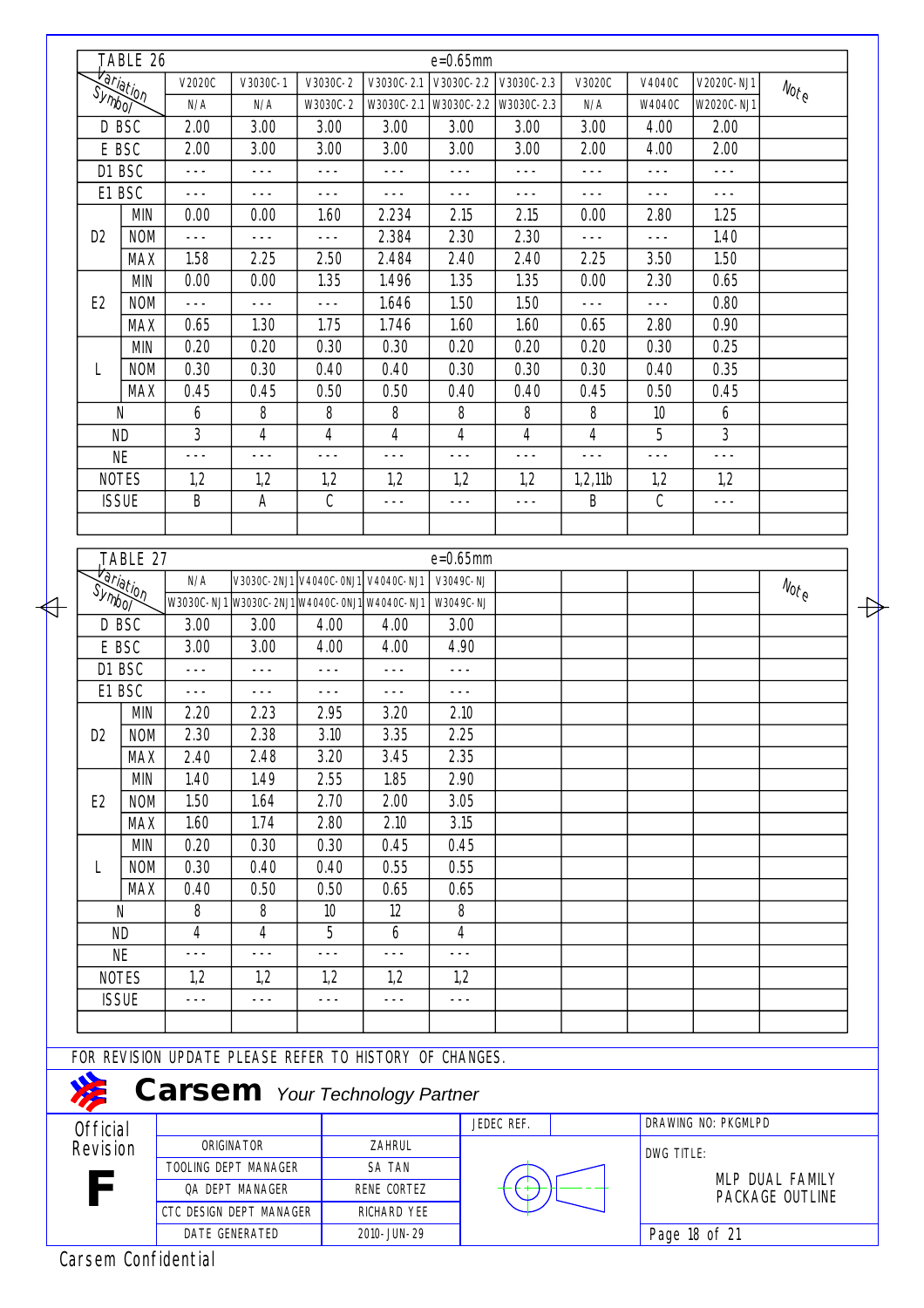|                  | TABLE 28         |                |                                                         |                        |             | $e = 0.80$ mm |            |                |            |                     |                                  |
|------------------|------------------|----------------|---------------------------------------------------------|------------------------|-------------|---------------|------------|----------------|------------|---------------------|----------------------------------|
|                  |                  | V2025B         | V2525B                                                  | V2530B                 | V3030B      | N/A           | V3040B     | V4040B         | V4050B     | V5050B              | $N_{O\acute{t}_{\tiny C}}$       |
| <i>Variation</i> |                  | W2025B         | W2525B                                                  | W2530B                 | N/A         | W3030B        | W3040B     | W4040B         | W4050B     | W5050B              |                                  |
|                  | D BSC            | 2.00           | 2.50                                                    | 2.50                   | 3.00        | 3.00          | 3.00       | 4.00           | 4.00       | 5.00                |                                  |
|                  | E BSC            | 2.50           | 2.50                                                    | 3.00                   | 3.00        | 3.00          | 4.00       | 4.00           | 5.00       | 5.00                |                                  |
|                  | D1 BSC           | $- - -$        | $- - -$                                                 | $---$                  | $- - -$     | $- - -$       | $- - -$    | $---$          | $- - -$    | $- - -$             |                                  |
|                  | E1 BSC           | $- - -$        | $---$                                                   | $---$                  | $- - -$     | $- - -$       | $---$      | $---$          | $- - -$    | $- - -$             |                                  |
|                  | <b>MIN</b>       | 0.00           | 0.00                                                    | 0.00                   | 0.00        | 0.00          | 0.00       | 0.00           | 0.00       | 0.00                |                                  |
| D <sub>2</sub>   | <b>NOM</b>       | 1.00           | 1.50                                                    | 1.50                   | 2.20        | 2.00          | 2.00       | 3.00           | 3.00       | 4.00                |                                  |
|                  | <b>MAX</b>       | 1.10           | 1.60                                                    | 1.60                   | 2.25        | 2.10          | 2.10       | 3.10           | 3.10       | 4.10                |                                  |
|                  | <b>MIN</b>       | 0.00           | 0.00                                                    | 1.10                   | 0.00        | 0.00          | 0.00       | 0.00           | 0.00       | 0.00                |                                  |
| E <sub>2</sub>   | <b>NOM</b>       | 0.70           | 0.70                                                    | 1.20                   | 1.20        | 1.20          | 2.20       | 2.20           | 3.20       | 3.20                |                                  |
|                  | <b>MAX</b>       | 0.80           | 0.80                                                    | 1.30                   | 1.30        | 1.30          | 2.30       | 2.30           | 3.30       | 3.30                |                                  |
|                  | <b>MIN</b>       | 0.40           | 0.10                                                    | 0.40                   | 0.40        | 0.40          | 0.40       | 0.40           | 0.40       | 0.40                |                                  |
| L                | <b>NOM</b>       | 0.55           | 0.55                                                    | 0.55                   | 0.50        | 0.55          | 0.55       | 0.55           | 0.55       | 0.55                |                                  |
|                  | <b>MAX</b>       | 0.65           | 0.65                                                    | 0.65                   | 0.65        | 0.65          | 0.65       | 0.65           | 0.65       | 0.65                |                                  |
|                  | N                | 4              | 6                                                       | 6                      | 6           | 6             | 6          | 8              | 10         | 8                   |                                  |
|                  | <b>ND</b>        | $\overline{2}$ | 3                                                       | 3                      | 3           | 3             | 3          | $\overline{4}$ | 5          | 4                   |                                  |
|                  | <b>NE</b>        | $- - -$        | $- - -$                                                 | $- - -$                | $- - -$     | $- - -$       | $- - -$    | $- - -$        | $- - -$    | $- - -$             |                                  |
|                  | <b>NOTES</b>     | 1,2,11a        | 1,2                                                     | 1,2,11a                | 1,2         | 1,2           | 1,2,11a    | 1,2            | 1,2,11a    | 1,2                 |                                  |
|                  | <b>ISSUE</b>     | B              | Α                                                       | A                      | Α           | B             | Β          | Α              | B          | А                   |                                  |
|                  |                  |                |                                                         |                        |             |               |            |                |            |                     |                                  |
|                  | TABLE 29         |                |                                                         |                        |             | $e = 0.80$ mm |            |                |            |                     |                                  |
|                  |                  | V5050B-1       |                                                         | V4040B-0NJ1 V4040B-NJ1 | V4535B-NJ1  |               |            |                |            |                     |                                  |
| <b>Symbol</b>    | <b>Hariation</b> | W5050B-1       |                                                         |                        |             |               |            |                |            |                     | $N_{\text{O} \text{f}_\text{C}}$ |
|                  | D BSC            | 5.00           | W4040B-0NJ1 W4040B-NJ1 W4535B-NJ1                       |                        |             |               |            |                |            |                     |                                  |
|                  | E BSC            | 5.00           | 4.00                                                    | 4.00                   | 4.50        |               |            |                |            |                     |                                  |
|                  |                  |                | 4.00                                                    | 4.00                   | 3.50        |               |            |                |            |                     |                                  |
|                  | D1 BSC           | $- - -$        | ---                                                     | ---                    | ---         |               |            |                |            |                     |                                  |
|                  | E1 BSC           | $---$          | $---$                                                   | $- - -$                | $- - -$     |               |            |                |            |                     |                                  |
|                  | <b>MIN</b>       | 3.26           | 2.82                                                    | 3.23                   | 3.50        |               |            |                |            |                     |                                  |
| D2               | <b>NOM</b>       | 3.41           | 3.00                                                    | 3.38                   | 3.65        |               |            |                |            |                     |                                  |
|                  | <b>MAX</b>       | 4.51           | 3.10                                                    | 3.48                   | 3.75        |               |            |                |            |                     |                                  |
|                  | <b>MIN</b>       | 3.00           | 2.05                                                    | 2.30                   | 1.96        |               |            |                |            |                     |                                  |
| E <sub>2</sub>   | <b>NOM</b>       | 3.15           | 2.20                                                    | 2.45                   | 2.11        |               |            |                |            |                     |                                  |
|                  | <b>MAX</b>       | 3.25           | 2.30                                                    | 2.55                   | 2.21        |               |            |                |            |                     |                                  |
|                  | <b>MIN</b>       | 0.45           | 0.40                                                    | 0.30                   | 0.30        |               |            |                |            |                     |                                  |
| L                | <b>NOM</b>       | 0.55           | 0.50                                                    | 0.40                   | 0.40        |               |            |                |            |                     |                                  |
|                  | <b>MAX</b>       | 0.65           | 0.60                                                    | 0.50                   | 0.50        |               |            |                |            |                     |                                  |
|                  | N                | 8              | 8                                                       | 8                      | 8           |               |            |                |            |                     |                                  |
|                  | <b>ND</b>        | 4              | 4                                                       | 4                      | 4           |               |            |                |            |                     |                                  |
|                  | <b>NE</b>        | $---$          | $- - -$                                                 | $- - -$                | $- - -$     |               |            |                |            |                     |                                  |
|                  | <b>NOTES</b>     | 1,2            | 1,2                                                     | 1,2                    | 1,2         |               |            |                |            |                     |                                  |
|                  | <b>ISSUE</b>     | Α              | ---                                                     | $--$                   | $---$       |               |            |                |            |                     |                                  |
|                  |                  |                |                                                         |                        |             |               |            |                |            |                     |                                  |
|                  |                  |                | FOR REVISION UPDATE PLEASE REFER TO HISTORY OF CHANGES. |                        |             |               |            |                |            |                     |                                  |
| <b>SSS</b>       |                  |                | <b>Carsem</b> Your Technology Partner                   |                        |             |               |            |                |            |                     |                                  |
| <b>Official</b>  |                  |                |                                                         |                        |             |               | JEDEC REF. |                |            | DRAWING NO: PKGMLPD |                                  |
| Revision         |                  |                | ORIGINATOR                                              |                        | ZAHRUL      |               |            |                | DWG TITLE: |                     |                                  |
|                  |                  |                | TOOLING DEPT MANAGER                                    |                        | SA TAN      |               |            |                |            |                     | MLP DUAL FAMILY                  |
|                  |                  |                | QA DEPT MANAGER                                         |                        | RENE CORTEZ |               |            |                |            |                     | PACKAGE OUTLINE                  |
|                  |                  |                | CTC DESIGN DEPT MANAGER                                 |                        | RICHARD YEE |               |            |                |            |                     |                                  |
|                  |                  |                | DATE GENERATED                                          |                        | 2010-JUN-29 |               |            |                |            | Page 19 of 21       |                                  |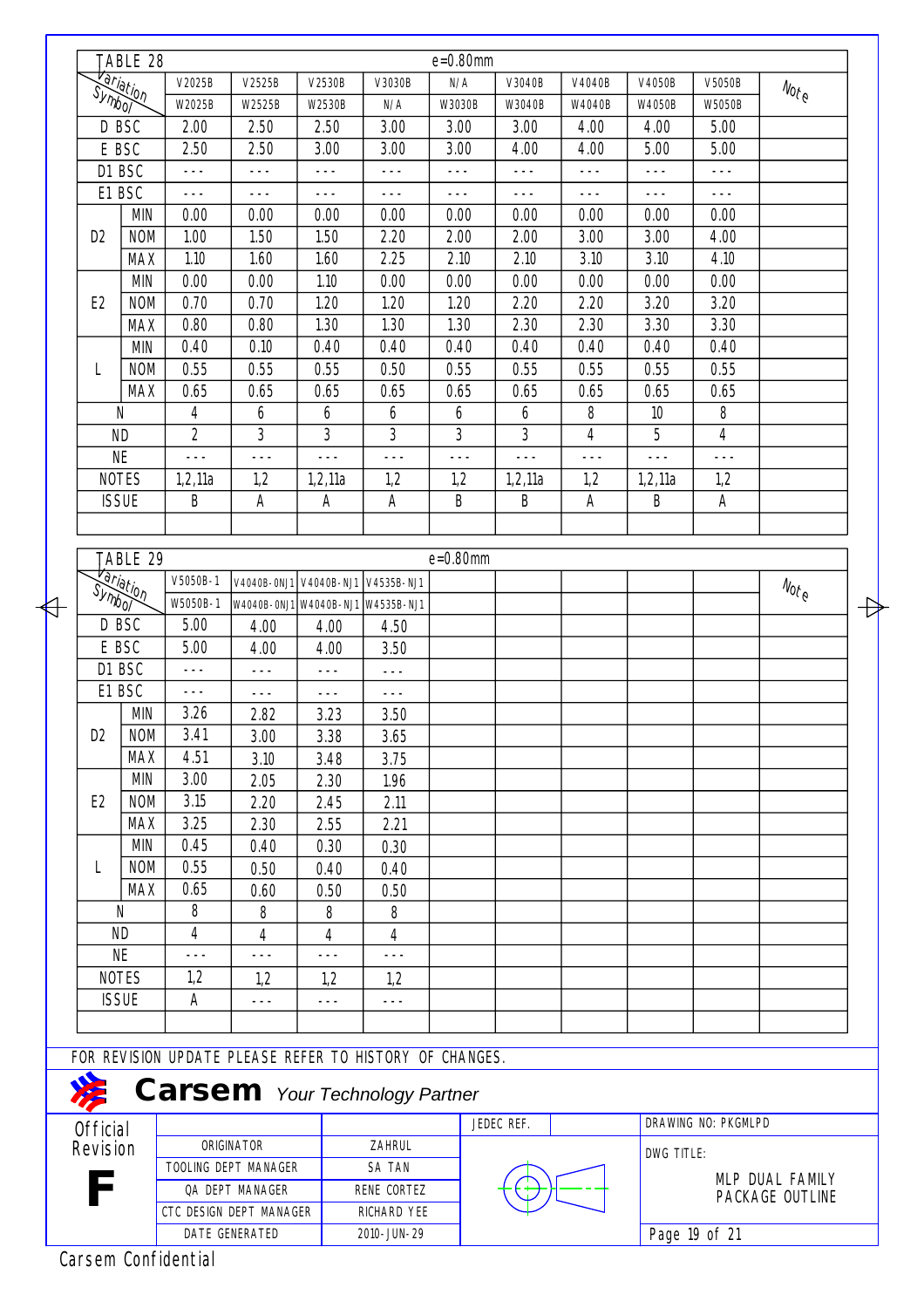|                       |                 | TABLE 30           |                                                         |                 |                |                | $e = 0.95$ mm     |                       |                   |                |                     |                                  |   |
|-----------------------|-----------------|--------------------|---------------------------------------------------------|-----------------|----------------|----------------|-------------------|-----------------------|-------------------|----------------|---------------------|----------------------------------|---|
|                       |                 | <b>Hariation</b>   | V3020A                                                  | V3030A-1        | V3030A-2       | $V3030A-1.1$   | V3030A-NJ1        | V3030A-NJ2 V3030A-NJ3 |                   | N/A            | V3030A-NJ5          |                                  |   |
|                       |                 |                    | N/A                                                     | N/A             | W3030A-2       | W3030A-1.1     |                   | W3030A-NJ1 W3030A-NJ2 | N/A               | W3030A-NJ4     | W3030A-NJ5          | $\mathcal{N}_{ot_{\mathcal{C}}}$ |   |
|                       | D BSC           |                    | 3.00                                                    | 3.00            | 3.00           | 3.00           | $\overline{3.00}$ | $\overline{3.00}$     | $\overline{3.00}$ | 3.00           | $\overline{3.00}$   |                                  |   |
|                       |                 | E BSC              | 2.00                                                    | 3.00            | 3.00           | 3.00           | 3.00              | 3.00                  | 3.00              | 3.00           | 3.00                |                                  |   |
|                       |                 | D1 BSC             | $---$                                                   | $---$           | $---$          | $---$          | $- - -$           | $- - -$               | $- - -$           | $---$          | $---$               |                                  |   |
|                       |                 | E1 BSC             | $- - -$                                                 | $- - -$         | $- - -$        | $- - -$        | $- - -$           | $- - -$               | $- - -$           | $- - -$        | $- - -$             |                                  |   |
|                       |                 | <b>MIN</b>         | 0.00                                                    | 0.00            | 2.20           | 2.15           | 1.87              | 1.75                  | 2.23              | 1.85           | 1.87                |                                  |   |
|                       | D <sub>2</sub>  | <b>NOM</b>         | $- - -$                                                 | $- - -$         | $- - -$        | 2.30           | 2.02              | 1.90                  | 2.38              | 2.00           | 2.02                |                                  |   |
|                       |                 | <b>MAX</b>         | 2.25                                                    | 2.25            | 2.60           | 2.40           | 2.12              | 2.00                  | 2.48              | 2.10           | 2.12                |                                  |   |
|                       |                 | <b>MIN</b>         | 0.00                                                    | 0.00            | 1.40           | 1.35           | 1.06              | 1.05                  | 1.50              | 0.85           | 1.06                |                                  |   |
|                       | E <sub>2</sub>  | <b>NOM</b>         | $- - -$                                                 | $- - -$         | $- - -$        | 1.50           | 1.21              | 1.20                  | 1.65              | 1.00           | 1.21                |                                  |   |
|                       |                 | <b>MAX</b>         | 0.65                                                    | 1.65            | 1.75           | 1.60           | 1.31              | 1.30                  | 1.75              | 1.10           | 1.31                |                                  |   |
|                       |                 | <b>MIN</b>         | 0.20                                                    | 0.20            | 0.30           | 0.25           | 0.30              | 0.40                  | 0.30              | 0.30           | 0.30                |                                  |   |
|                       | L               | <b>NOM</b>         | 0.30                                                    | 0.30            | 0.40           | 0.35           | 0.40              | 0.50                  | 0.40              | 0.40           | 0.40                |                                  |   |
|                       |                 | <b>MAX</b>         | 0.40                                                    | 0.40            | 0.50           | 0.45           | 0.50              | 0.60                  | 0.50              | 0.50           | 0.50                |                                  |   |
|                       |                 | N                  | 6                                                       | 6               | 6              | 6              | 6                 | 6                     | 6                 | 5              | 6                   |                                  |   |
|                       |                 | <b>ND</b>          | $\overline{3}$                                          | $\overline{3}$  | $\overline{3}$ | $\overline{3}$ | $\overline{3}$    | $\overline{3}$        | $\overline{3}$    | $\overline{3}$ | $\overline{3}$      |                                  |   |
|                       |                 | <b>NE</b>          | $- - -$                                                 | $- - -$         | $- - -$        | $- - -$        | $- - -$           | $- - -$               | $- - -$           | $- - -$        | $- - -$             |                                  |   |
|                       |                 | <b>NOTES</b>       | 1,2                                                     | 1,2             | 1,2            | 1,2            | 1,2               | 1,2                   | 1,2               | 1,2            | 1,2                 |                                  |   |
|                       |                 | <b>ISSUE</b>       | A                                                       | A               | C              | $- - -$        | $- - -$           | $---$                 | $- - -$           | $---$          | $---$               |                                  |   |
|                       |                 |                    |                                                         |                 |                |                |                   |                       |                   |                |                     |                                  |   |
|                       |                 |                    |                                                         |                 |                |                |                   |                       |                   |                |                     |                                  |   |
|                       |                 | TABLE 31           |                                                         |                 |                |                | $e = 0.95$ mm     |                       |                   |                |                     |                                  |   |
|                       | Hariation       |                    | V3030A-NJ6                                              | V3030A-2NJ1     |                |                |                   |                       |                   |                |                     | $N_{O_{\vec{t}_{\mathcal{C}}}}$  |   |
| $\overline{\text{+}}$ |                 |                    | W3030A-NJ6                                              | W3030A-2NJ1     |                |                |                   |                       |                   |                |                     |                                  | Đ |
|                       | D BSC           |                    | 3.00                                                    | 3.00            |                |                |                   |                       |                   |                |                     |                                  |   |
|                       | E BSC           |                    | 3.00                                                    | 3.00            |                |                |                   |                       |                   |                |                     |                                  |   |
|                       |                 | D1 BSC             | $---$                                                   | $---$           |                |                |                   |                       |                   |                |                     |                                  |   |
|                       |                 | E1 BSC             | $- - -$                                                 | $- - -$         |                |                |                   |                       |                   |                |                     |                                  |   |
|                       |                 | <b>MIN</b>         | 1.75                                                    | 2.23            |                |                |                   |                       |                   |                |                     |                                  |   |
|                       |                 | D <sub>2</sub> NOM | 1.90                                                    | 2.38            |                |                |                   |                       |                   |                |                     |                                  |   |
|                       |                 | <b>MAX</b>         | 2.00                                                    | 2.48<br>1.50    |                |                |                   |                       |                   |                |                     |                                  |   |
|                       |                 | <b>MIN</b>         | 1.05                                                    |                 |                |                |                   |                       |                   |                |                     |                                  |   |
|                       | E <sub>2</sub>  | <b>NOM</b>         | 1.20                                                    | 1.65            |                |                |                   |                       |                   |                |                     |                                  |   |
|                       |                 | MAX                | 1.30                                                    | 1.75<br>0.30    |                |                |                   |                       |                   |                |                     |                                  |   |
|                       |                 | <b>MIN</b>         | 0.40                                                    |                 |                |                |                   |                       |                   |                |                     |                                  |   |
|                       | L               | <b>NOM</b>         | 0.50<br>0.60                                            | 0.40<br>0.50    |                |                |                   |                       |                   |                |                     |                                  |   |
|                       |                 | <b>MAX</b>         |                                                         | 6               |                |                |                   |                       |                   |                |                     |                                  |   |
|                       |                 | N<br><b>ND</b>     | 6<br>3                                                  | 3               |                |                |                   |                       |                   |                |                     |                                  |   |
|                       |                 | <b>NE</b>          | $---$                                                   | $- - -$         |                |                |                   |                       |                   |                |                     |                                  |   |
|                       |                 | <b>NOTES</b>       | 1,2                                                     | 1,2             |                |                |                   |                       |                   |                |                     |                                  |   |
|                       |                 | <b>ISSUE</b>       | $- - -$                                                 | $- - -$         |                |                |                   |                       |                   |                |                     |                                  |   |
|                       |                 |                    |                                                         |                 |                |                |                   |                       |                   |                |                     |                                  |   |
|                       |                 |                    |                                                         |                 |                |                |                   |                       |                   |                |                     |                                  |   |
|                       |                 |                    | FOR REVISION UPDATE PLEASE REFER TO HISTORY OF CHANGES. |                 |                |                |                   |                       |                   |                |                     |                                  |   |
|                       |                 |                    | <b>Carsem</b> Your Technology Partner                   |                 |                |                |                   |                       |                   |                |                     |                                  |   |
|                       | <b>Official</b> |                    |                                                         |                 |                |                |                   | JEDEC REF.            |                   |                | DRAWING NO: PKGMLPD |                                  |   |
|                       | Revision        |                    |                                                         | ORIGINATOR      |                | ZAHRUL         |                   |                       |                   | DWG TITLE:     |                     |                                  |   |
|                       |                 |                    | TOOLING DEPT MANAGER                                    |                 |                | SA TAN         |                   |                       |                   |                |                     | MLP DUAL FAMILY                  |   |
|                       |                 |                    |                                                         | QA DEPT MANAGER |                | RENE CORTEZ    |                   |                       |                   |                |                     | PACKAGE OUTLINE                  |   |
|                       |                 |                    | CTC DESIGN DEPT MANAGER                                 |                 |                | RICHARD YEE    |                   |                       |                   |                |                     |                                  |   |
|                       |                 |                    |                                                         | DATE GENERATED  |                | 2010-JUN-29    |                   |                       |                   |                | Page 20 of 21       |                                  |   |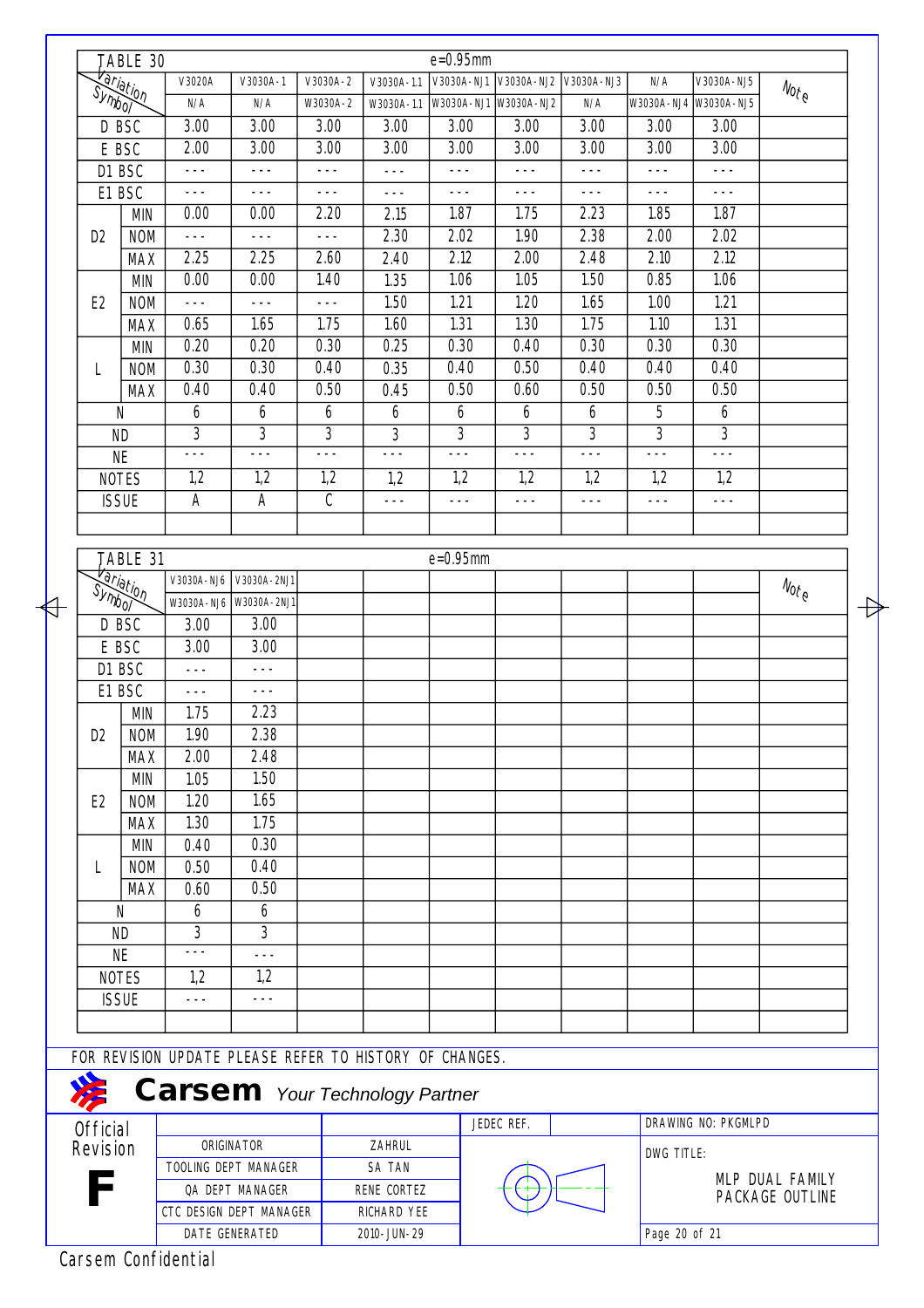### NOTES:

- 1. Dimensioning and tolerancing conform to ASME Y14.5M-1994.
- 2. All dimensions are in millimeters, angle is in degrees (°).
- 3. N is the total number of terminals.
- 4. The terminal #1 identifier and terminal numbering convention shall conform to JESD 95-1 SPP-012. Details of terminal #1 identifier are optional, but must be located within the zone indicated. The terminal #1 identifier may be either a mold, embeded metal or mark feature.
- 5. Dimension b applies to metallized terminal and is measured between 0.15MM and 0.30MM from terminal tip.
- 6. ND refers to the maximum number of terminals on D side.
- 7. Variation in FIGURE 1 (WGGD-3) is shown for illustration only.
- 8. For each variation identifier dimension detail, please refer to the Summary Table on page.
- 9. For a complete set of dimensions for each variation, see the individual variation and the common dimensions and tolerances on page 4.
- 10. Unilateral coplanarity zone applies to the exposed heat sink slug as well as the terminals.
- 11. In the case of the rectangular package, the terminal side of the package is determined as followed: a) Type 1: The terminals are on the short side of the package. b) Type 2: The terminals are on the long side of the package.
- 12. Variation codes reference specific JEDEC MO-229 package variations. However, codes starting with NJ are not currently JEDEC registered and not defined in the 'Variation Designation' table. Variation with a star (\*) symbol are also not JEDEC registered.
- 13. When more than one variation (option) exists for the same profile height, body size (DxE), and pitch then those variations will be denoted by an additional dash number (i.e. -1,-2, etc) designator to identify them. The new variations would be created from all or any of the following reasons : Terminal count, Terminal length and/or exposed pad sizes.
- 14. Variation with Exposed Tie Bars do not comply with JEDEC OUTLINE MO-229

| FOR REVISION UPDATE PLEASE REFER TO HISTORY OF CHANGES. |                         |                    |            |  |                                    |  |  |  |  |
|---------------------------------------------------------|-------------------------|--------------------|------------|--|------------------------------------|--|--|--|--|
| <b>Carsem</b> Your Technology Partner                   |                         |                    |            |  |                                    |  |  |  |  |
| <b>Official</b>                                         |                         |                    | JEDEC REF. |  | DRAWING NO: PKGMLPD                |  |  |  |  |
| Revision                                                | ORIGINATOR              | ZAHRUL             |            |  | DWG TITLE:                         |  |  |  |  |
|                                                         | TOOLING DEPT MANAGER    | <b>SA TAN</b>      |            |  |                                    |  |  |  |  |
| F                                                       | OA DEPT MANAGER         | RENE CORTEZ        |            |  | MLP DUAL FAMILY<br>PACKAGE OUTLINE |  |  |  |  |
|                                                         | CTC DESIGN DEPT MANAGER | <b>RICHARD YEE</b> |            |  |                                    |  |  |  |  |
|                                                         | <b>DATE GENERATED</b>   | 2010-JUN-29        |            |  | Page 21 of 21                      |  |  |  |  |